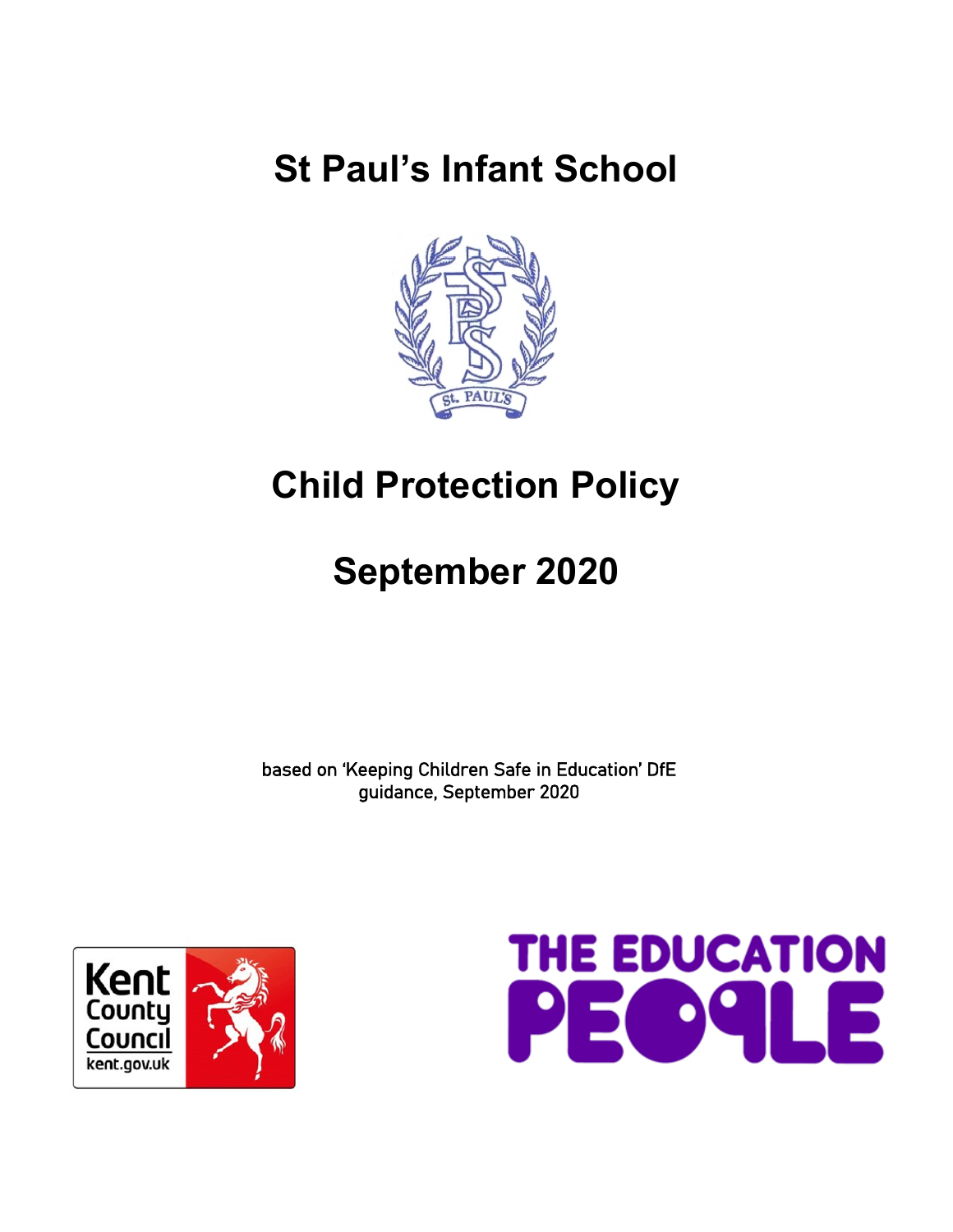# **St Paul's Infant School Child Protection Policy**

**This is a core policy that forms part of the induction for all staff. It is a requirement that all members of staff have access to this policy and sign to say they have read and understood its contents**.

Date written: September 2020

Date agreed and ratified by Governing Body/management committee: October 2020

Date of next review: October 2021

**This policy will be reviewed at least annually and/or following any updates to national and local guidance and procedures.** 

|                                            | <b>Name</b>              | <b>School contact information</b>                              |
|--------------------------------------------|--------------------------|----------------------------------------------------------------|
| <b>Designated Safeguarding Lead (DSL)</b>  | <b>Julie Oakley</b>      | headteacher@st-pauls-<br>maidstone.kent.sch.uk<br>01622 753322 |
| <b>Deputy Designated Safeguarding Lead</b> | Sarah Aldridge           | saraha@st-pauls-<br>maidstone.kent.sch.uk<br>01622 753322      |
| <b>Deputy Designated Safeguarding Lead</b> | Kim Burniston            | kims@st-pauls-maidstone.kent.sch.uk<br>01622 753322            |
| <b>Deputy Designated Safeguarding Lead</b> | Sarah Bunce              | sarahb@st-pauls-<br>maidstone.kent.sch.uk<br>01622 753322      |
| <b>Headteacher</b>                         | <b>Julie Oakley</b>      | headteacher@st-pauls-<br>maidstone.kent.sch.uk                 |
| <b>Safeguarding Governor</b>               | <b>Ashley Crittenden</b> | acrittenden@west-<br>borough.kent.sch.uk                       |

## **Key Contacts**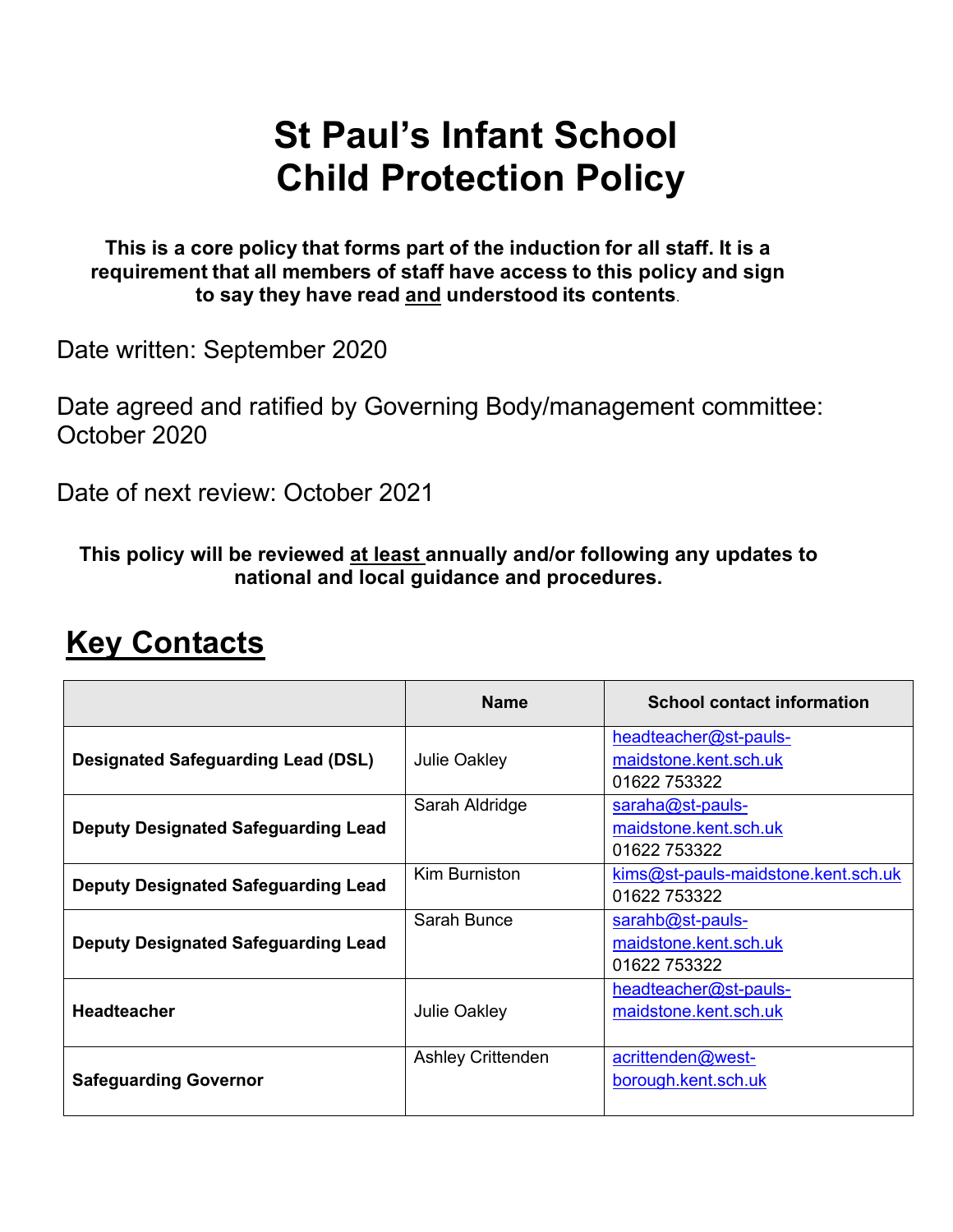## **Contents**

|                                                                           | Page no |
|---------------------------------------------------------------------------|---------|
| What to do if you have a welfare concern flowchart                        |         |
| <b>Introduction and Ethos</b><br>1.                                       |         |
| 2.<br><b>Policy Context</b>                                               |         |
| 3.<br>Definition of Safeguarding                                          |         |
| 4.<br><b>Related Safeguarding Policies</b>                                |         |
| Policy Compliance, Monitoring and Review<br>5.                            |         |
| 6.<br><b>Key Responsibilities</b>                                         |         |
| 7.<br>Recognising Indicators of Abuse and Neglect                         |         |
| <b>Child Protection Procedures</b><br>8.                                  |         |
| 9.<br><b>Record Keeping</b>                                               |         |
| Multi-Agency Working<br>10.                                               |         |
| 11. Confidentiality and Information Sharing                               |         |
| 12. Complaints                                                            |         |
| 13. Staff Induction, Awareness and Training                               |         |
| 14. Safe Working Practice                                                 |         |
| 15. Staff Supervision and Support                                         |         |
| 16. Safer Recruitment                                                     |         |
| 17. Allegations Against Members of Staff and Volunteers                   |         |
| 18. Safeguarding Children with Special Educational Needs and Disabilities |         |
| 19. Peer on Peer Abuse                                                    |         |
| 20. Gangs, County Lines, Violent Crime and Exploitation                   |         |
| 21. Mental Health                                                         |         |
| 22. Online Safety                                                         |         |
| 23. Curriculum and Staying Safe                                           |         |
| 24. The Use of Premises by Other Organisations                            |         |
| 25. Security                                                              |         |
| 26. Local Support                                                         |         |
| Appendix 1: Categories of Abuse                                           |         |
| Appendix 2: National Support Organisations                                |         |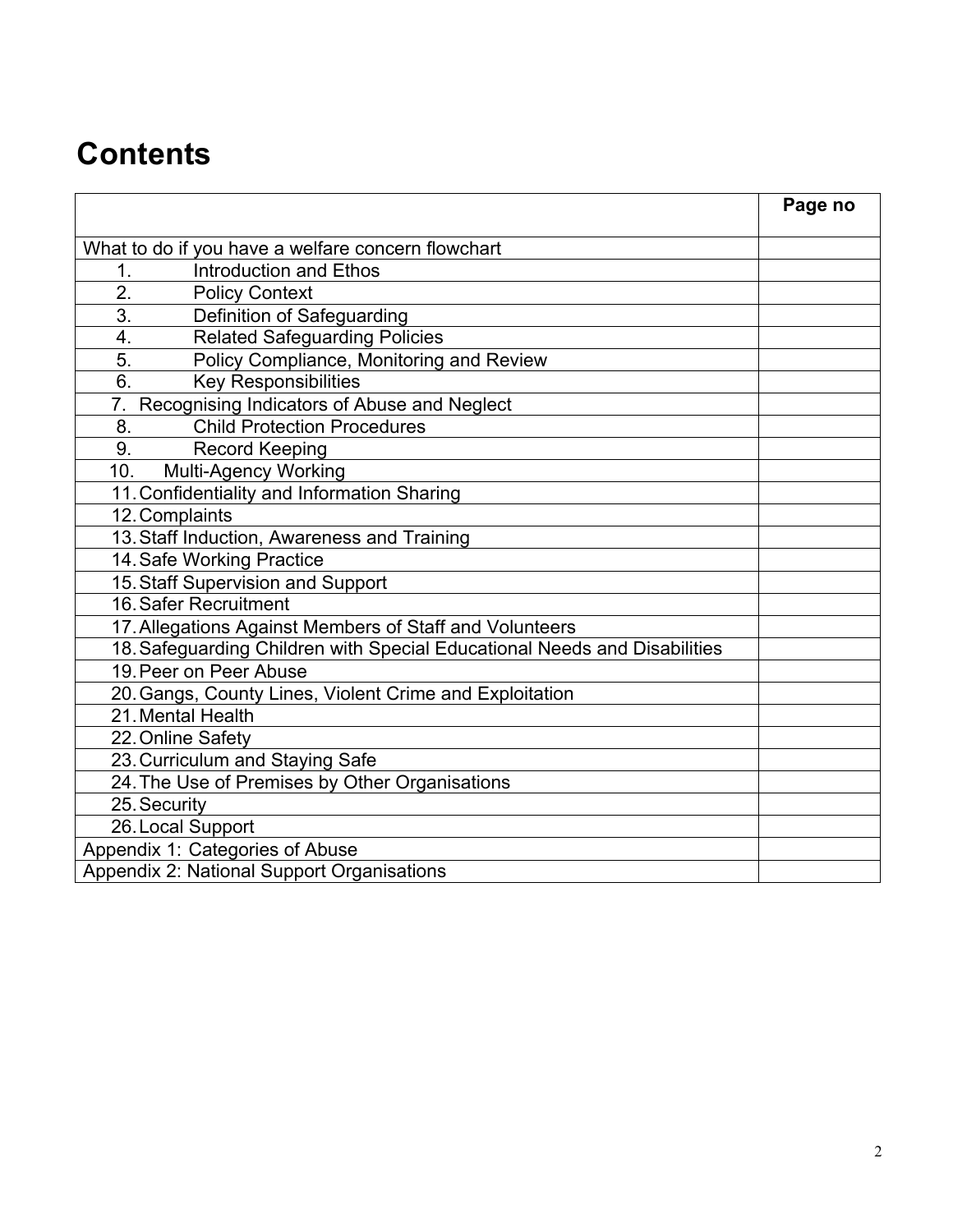## **What to do if you have a welfare concern in St Paul's Infants**



- Refer to other agencies as appropriate e.g. Internal or community services, early help open access, LADO, Police or Request for Support for integrated children's services
- If unsure then consult with Area Education Safeguarding Advisor (03000 412284) or Local Authority Social Worker at the Front Door.

#### **Learners and Parents:**

• Follow school complaints procedures :link on school website or details through school office (01622 753322)

#### **Record decision making and action taken in the learner's child protection/safeguarding file**

#### **Monitor**

Be clear about:

- What you are monitoring e.g. behaviour trends, appearance etc.
- How long you will monitor
- Where, how and to whom you will feedback and how you will record

**Review** and **request further support** (if necessary)

At all stages, the child's circumstances will be kept under review The DSL/Staff will request further support if required to ensure the **child's safety** is **paramount**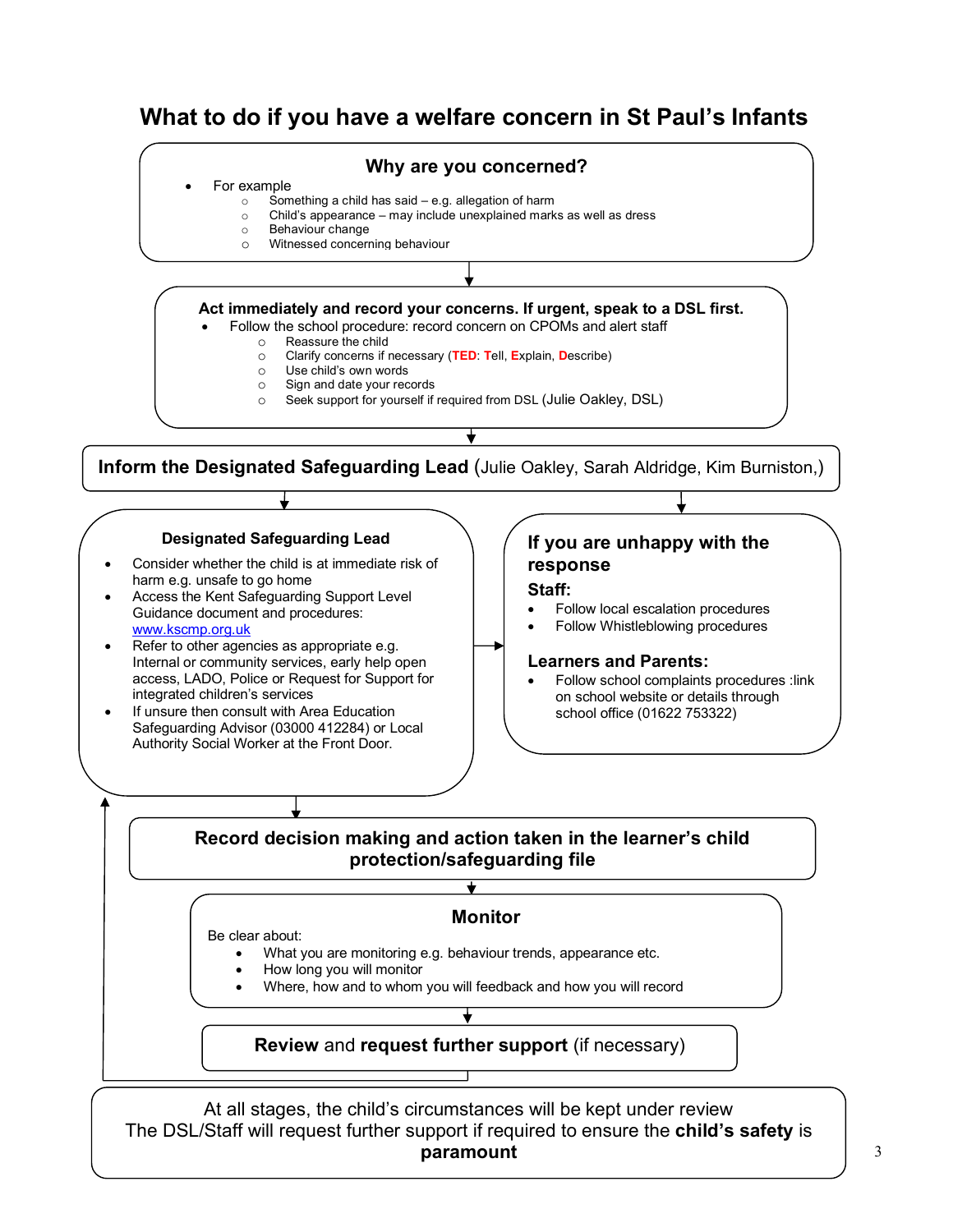## **1. Introduction and Ethos**

- St Paul's Infant School recognise our statutory responsibility to safeguard and promote the welfare of all children. Safeguarding is everybody's responsibility and all those directly connected (staff, volunteers, governors, leaders, parents, families and learners) are an important part of the wider safeguarding system for children and have an essential role to play in making this community safe and secure.
- Staff working with children at St Paul's Infant School are advised to maintain an attitude of 'it could happen here' where safeguarding is concerned.
- St Paul's Infant School believe that the best interests of children always come first. All children (defined as those up to the age of 18) have a right to be heard and to have their wishes and feelings taken into account and all children regardless of age, gender, ability, culture, race, language, religion or sexual identity, have equal rights to protection.
- St Paul's Infant School recognises the importance of providing an ethos and environment within St Paul's Infant School that will help children to be safe and feel safe. In our St Paul's Infant School children are respected and encourage to talk openly. All our staff understand safe professional practice and adhere to our safeguarding policies.
- Our core safeguarding principles are:
	- o **Prevention**
		- § positive, supportive, safe culture, curriculum and pastoral opportunities for children, safer recruitment procedures.
	- o **Protection**
		- following the agreed procedures, ensuring all staff are trained and supported to recognise and respond appropriately and sensitively to safeguarding concerns.
	- o **Support**
		- for all learners, parents and staff, and where appropriate specific interventions are required for those who may be at risk of harm.
	- o **Working with parents and other agencies**
		- to ensure timely, appropriate communications and actions are undertaken when safeguarding concerns arise.
- St Paul's Infant School expects that if any member of our community has a safeguarding concern about any child or adult, they should act and act immediately.
- This policy is implemented in accordance with our compliance with the statutory guidance from the Department for Education, 'Keeping Children Safe in Education' 2020 (KCSIE) which requires individual schools and colleges to have an effective child protection policy.
- The procedures contained in this policy apply to all staff, including and governors, temporary or thirdparty agency staff and volunteers) and are consistent with those outlined within KCSIE 2020.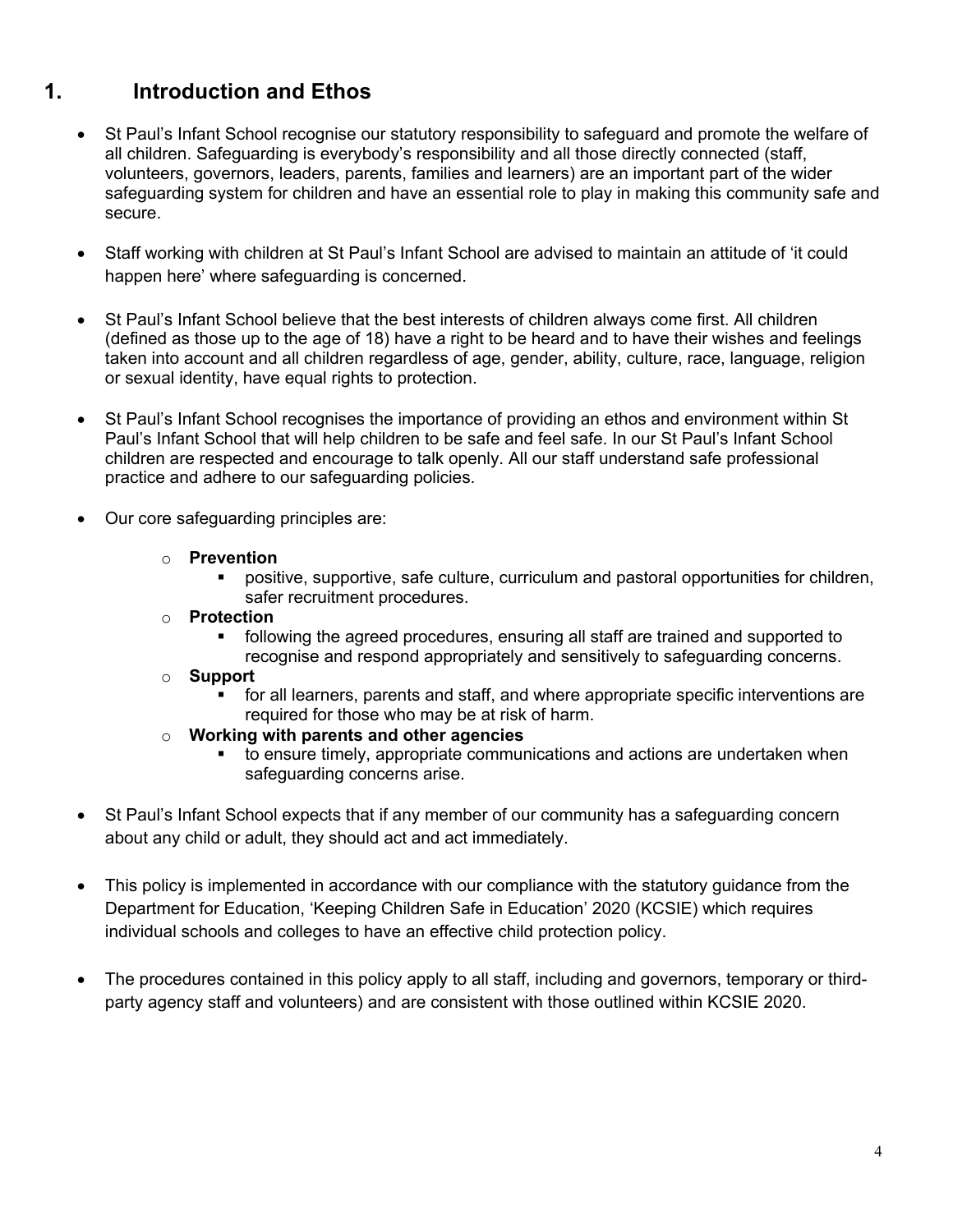## **2. Policy Context**

- This policy has been developed in accordance with the principles established by the Children Acts 1989 and 2004 and related guidance. This includes:
	- o DfE Keeping Children Safe in Education 2020 (KCSIE)
	- o Working Together to Safeguard Children 2018 (WTSC)
	- o Ofsted: Education Inspection Framework' 2019
	- o Framework for the Assessment of Children in Need and their Families 2000)
	- o Kent and Medway Safeguarding Children Procedures (Online)
	- o Early Years and Foundation Stage Framework 2017 (EYFS)
	- o The Education Act 2002
	- o The Education (Independent School Standards) Regulations 2014
	- o The Non-Maintained Special Schools (England) Regulations 2015
	- Section 175 of the Education Act 2002 requires school governing bodies, local education authorities and further education institutions to make arrangements to safeguard and promote the welfare of all children who are pupils at a school, or who are students under 18 years of age. Such arrangements will have to have regard to any guidance issued by the Secretary of State.
	- The way St Paul's Infant School is currently operating in response to coronavirus (Covid-19), however, our safeguarding principles in accordance with KCSIE 2020 and related government guidance, remain the same. We will continue to follow government guidance and will amend this policy, as necessary. There is an additional Child protection policy to run alongside this policy in response to Covid.
	- We acknowledge that some learners will return in September 2020 having been exposed to a range of adversity and trauma including bereavement, anxiety and in some cases increased welfare and safeguarding risks. We will work with local services (such as health and the local authority) to ensure necessary services and support are in place to support learners.

## **3. Definition of Safeguarding**

- In line with KCSIE 2020, safeguarding and promoting the welfare of children is defined for the purposes of this policy as:
	- o protecting children from maltreatment;
	- $\circ$  preventing impairment of children's mental and physical health or development;
	- $\circ$  ensuring that children grow up in circumstances consistent with the provision of safe and effective care; and
	- o taking action to enable all children to have the best outcomes.
- The St Paul's Infant School acknowledges that safeguarding includes a wide range of specific issues including (but not limited to):
	- o Abuse and neglect
	- o Bullying (including cyberbullying)
	- o Children with family members in prison
	- o Children Missing Education (CME)
	- o Child missing from home or care
	- o Child Sexual Exploitation (CSE)
	- o Child Criminal Exploitation
	- o Contextual Safeguarding (Risks outside the family home)
	- o County Lines
	- o Domestic abuse
	- o Drugs and alcohol misuse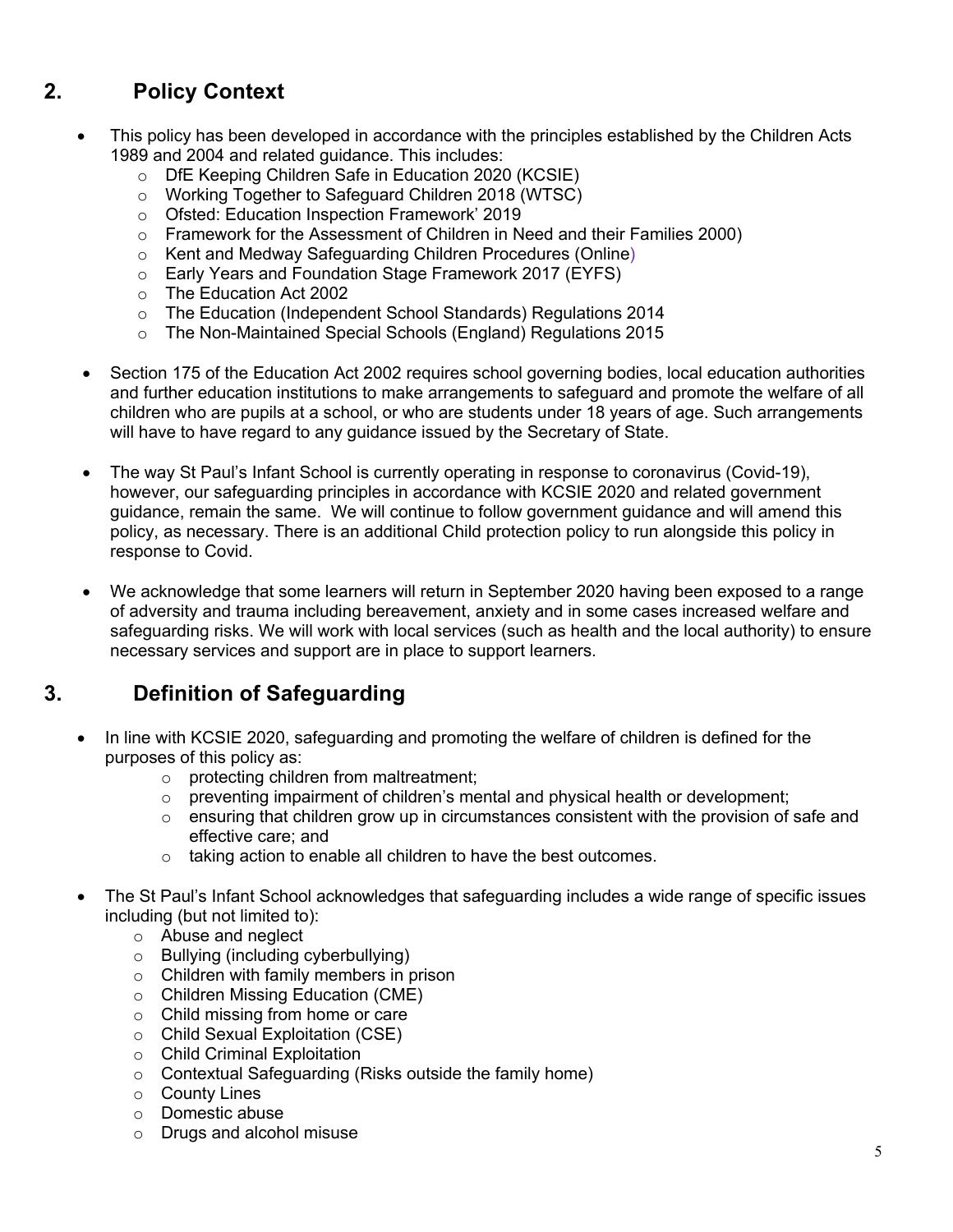- o Fabricated or induced illness
- o Faith abuse
- o Female Genital Mutilation (FGM)
- o Forced marriage
- o Gangs and youth violence
- o Gender based abuse and violence against women and girls
- o Hate
- o Homelessness
- o Honour based abuse
- o Human trafficking and modern slavery
- o Mental health
- o Missing children and adults
- o Online safety
- o Peer on peer abuse
- o Preventing radicalisation and extremism
- o Private fostering
- o Relationship abuse
- o Serious Violence
- o Sexual Violence and Sexual Harassment
- o Upskirting
- o Youth produced sexual imagery or "Sexting"

(Also see Annex A within 'Keeping children safe in education' 2020)

## **4. Related Safeguarding Policies**

- This policy is one of a series in the school integrated safeguarding portfolio and should be read and actioned in conjunction with the policies as listed below:
	- o Behaviour management, linked to the use of physical intervention
	- o Online Safety; Social media and Mobile technology
	- o Anti-Bullying
	- o Data protection and Information sharing
	- o Image use
	- o Relationship and Sex Education (RSE)
	- o Personal and intimate care
	- o Health and safety, including plans for St Paul's Infant School reopening
	- o Attendance
	- $\circ$  Risk assessments (e.g. school trips, use of technology, St Paul's Infant School re-opening)
	- o First aid and accidents
	- o Managing allegations against staff
	- o Staff behaviour policy, including Acceptable Use of Technology Policies (AUP)
	- o Safer recruitment
	- o Whistleblowing

### **5. Policy Compliance, Monitoring and Review**

- St Paul's Infant School will review this policy at least annually. The policy will be revised following any national or local policy updates, any local child protection concerns and/or any changes to our procedures.
- All staff (including temporary staff and volunteers) will be provided with a copy of this policy and part one of KCSIE. The policy can be found on the school website, in the staff room and KLZ **.**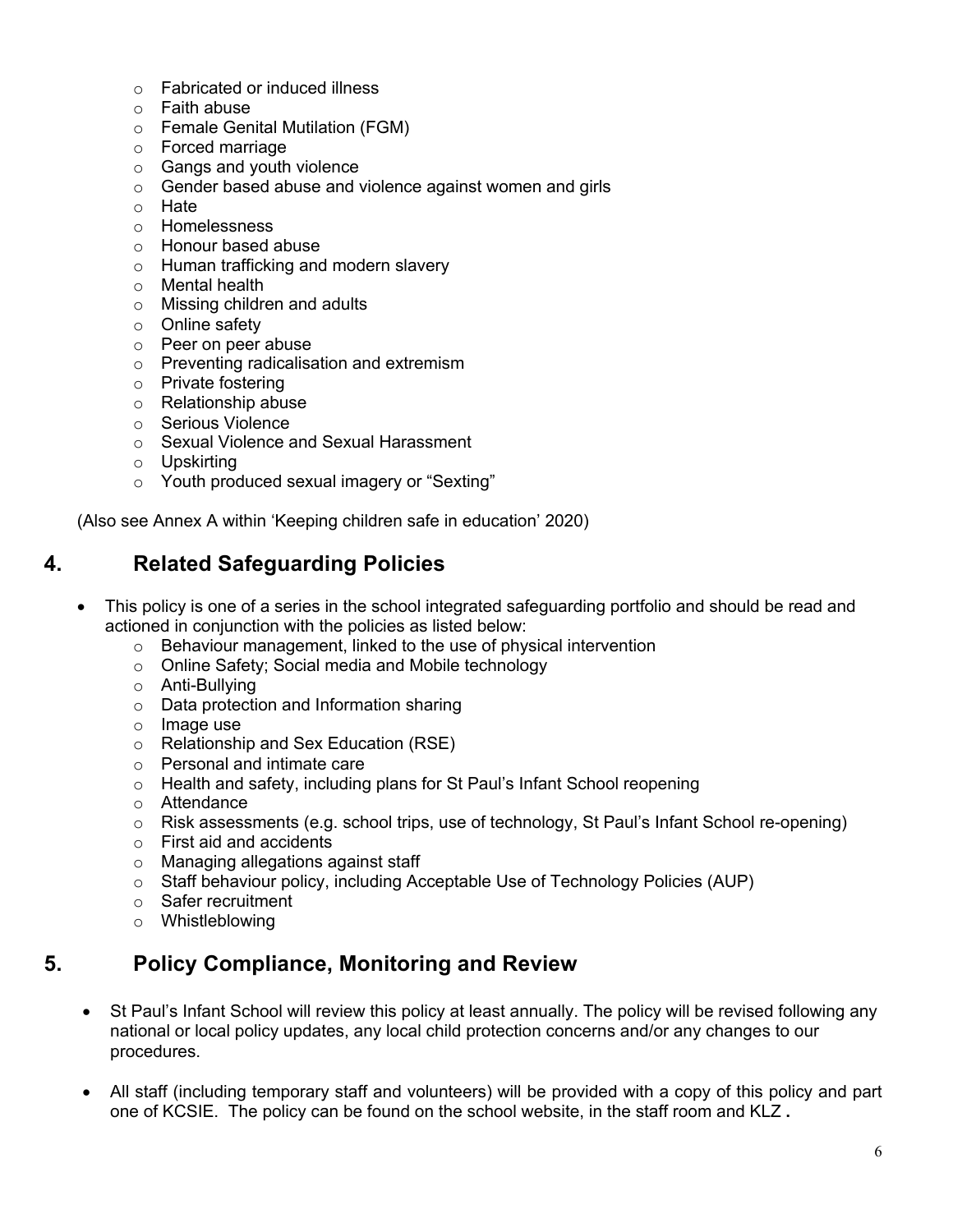- Parents/carers can obtain a copy of the St Paul's Infant School Child Protection Policy and other related policies on request. Additionally, our policies can be viewed via the St Paul's Infant School website (**www.stpaulsmaidstone.co.uk**).
- The policy forms part of our School development plan and will be reviewed annually by the governing body which has responsibility for oversight of safeguarding and child protection systems.
- The Designated Safeguarding Leads and Headteacher will ensure regular reporting on safeguarding activity and systems to the governing body. The governing body will not receive details of individual learner situations or identifying features of families as part of their oversight responsibility.

## **6. Key Responsibilities**

- The governing body have read and will follow KCSIE 2020.
- The St Paul's Infant School has a nominated governor for safeguarding. The nominated governor will support the DSL and have oversight in ensuring that the school has an effective policy which interlinks with other related policies; that locally agreed procedures are in place and being followed; and that the policies are reviewed at least annually and when required.
- The governing body and leadership team will ensure that the Designated Safeguarding Lead is supported in their role.

#### **6.1 Designated Safeguarding Lead (DSL)**

- The school has appointed a member of the leadership team (Julie Oakley, Headteacher) as the Designated Safeguarding Lead (DSL). Additionally, the school have appointed Deputy DSLs (Sarah Aldridge, DHT, Kim Burniston, SBM) who will have delegated responsibilities and act in the DSLs absence.
- The DSL has overall responsibility for the day to day oversight of safeguarding and child protection systems in school. Whilst the activities of the DSL may be delegated to the deputies, the ultimate lead responsibility for safeguarding and child protection remains with the DSL and this responsibility will not be delegated.
- The DSL will undergo appropriate and specific training to provide them with the knowledge and skills required to carry out their role. Deputy DSLs are trained to the same standard as the DSL. The DSL and any deputy DSLs training will be updated formally every two years, but their knowledge and skills will be updated through a variety of methods at regular intervals and at least annually.
- The Headteacher will be kept informed of any significant issues by the DSL.
- The DSL (and deputies) will be provided with sufficient time so they can provide appropriate support to staff and children regarding any new safeguarding and welfare concerns following Covid-19. This may include handling of referrals to integrated social care and working with other agencies where appropriate.

#### • **It is the role of the DSL to:**

- $\circ$  Act as the central contact point for all staff to discuss any safeguarding concerns
- $\circ$  Maintain a confidential recording system for safeguarding and child protection concerns
- o Coordinate safeguarding action for individual children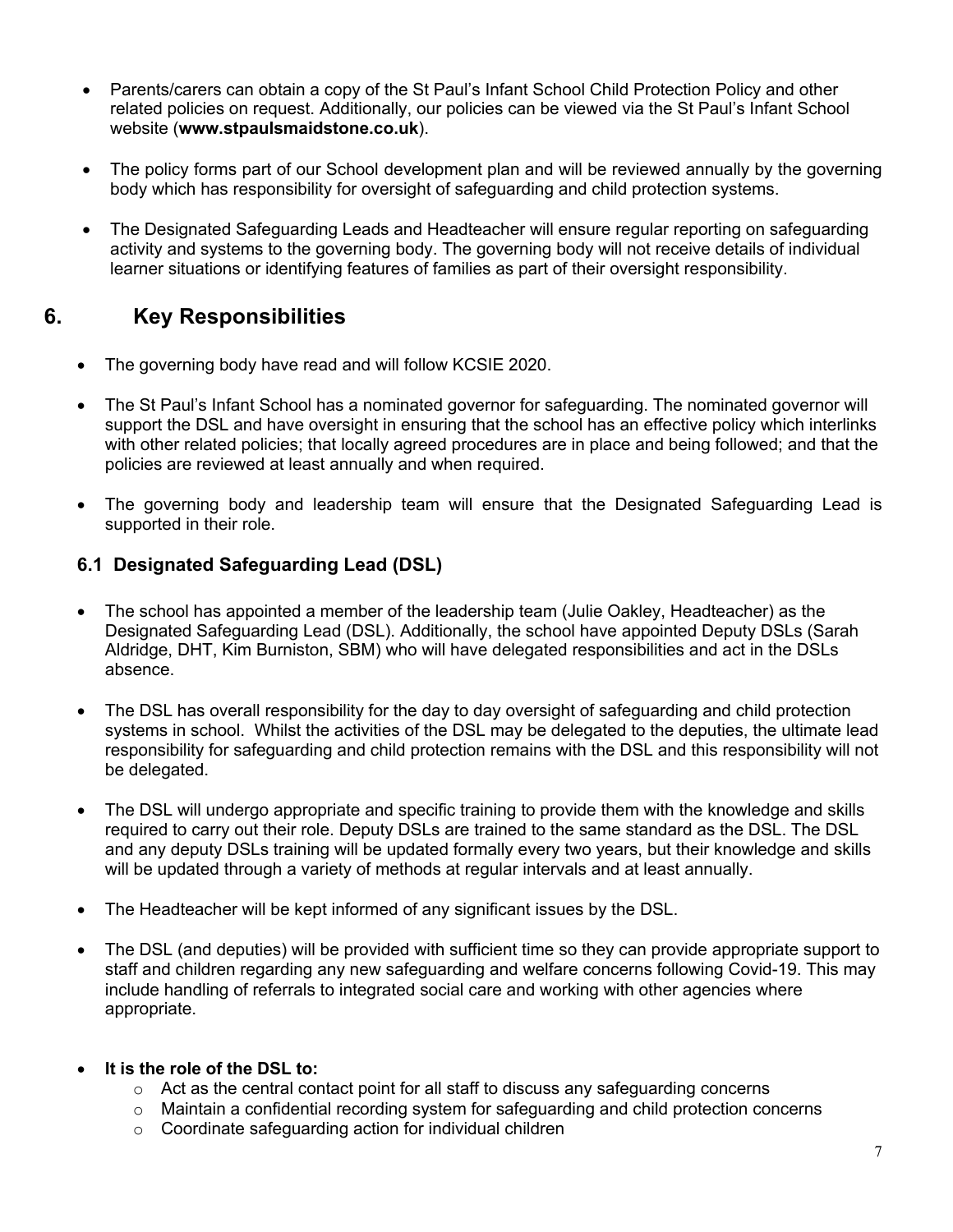- When supporting children with a social worker or looked after children the DSL should have the details of the child's social worker and the name of the virtual school head in the authority that looks after the child (with the DSL liaising closely with the designated teacher)
- $\circ$  Liaise with other agencies and professionals in line with KCSIE 2020 and WTSC 2018
- $\circ$  Ensure that locally established procedures as put in place by the three safeguarding partners (KSCMP), including referrals, are followed, as necessary.
- $\circ$  Represent, or ensure the school is appropriately represented at multi-agency safeguarding meetings (including Child Protection conferences)
- o Manage and monitor the school role in any multi-agency plan for a child.
- $\circ$  Be available during term time (during school hours) for staff in the school to discuss any safeguarding concerns.
- $\circ$  help promote educational outcomes by sharing the information about the welfare, safeguarding and child protection issues that children, including children with a social worker, are experiencing, or have experienced, with teachers and school leadership staff.
- o Ensure adequate and appropriate DSL cover arrangements fin response to any closures and out of hours and/or out of term activities.
- $\circ$  Ensure all staff access appropriate safeguarding training and relevant updates in line with the recommendations within KCSIE (2020)

#### **6.2 Members of Staff**

#### **All members of staff have a responsibility to:**

- Provide a safe environment in which children can learn.
- Be prepared to identify children who may benefit from early help.
- Understand the early help process and their role in it.
- Understand their school safeguarding policies and systems.
- Undertake regular and appropriate training which is regularly updated.
- Be aware of the process of making referrals to children's social care and statutory assessment under the Children Act 1989.
- Know what to do if a child tells them that he or she is being abused or neglected and understand the impact abuse and neglect can have upon a child.
- Be able to identify and act upon indicators that children are, or at risk of developing mental health issues.
- Know how to maintain an appropriate level of confidentiality.
- Be aware of the indicators of abuse and neglect so that they can identify cases of children who may need help or protection.

#### **6.3 Children and Young People**

#### **Children and young people (learners) have a right to:**

- Feel safe, be listened to, and have their wishes and feelings taken into account.
- Contribute to the development of school safeguarding policies.
- Receive help from a trusted adult.
- Learn how to keep themselves safe, including online.

#### **6.4 Parents and Carers**

#### **Parents/carers have a responsibility to:**

• Understand and adhere the relevant school policies and procedures.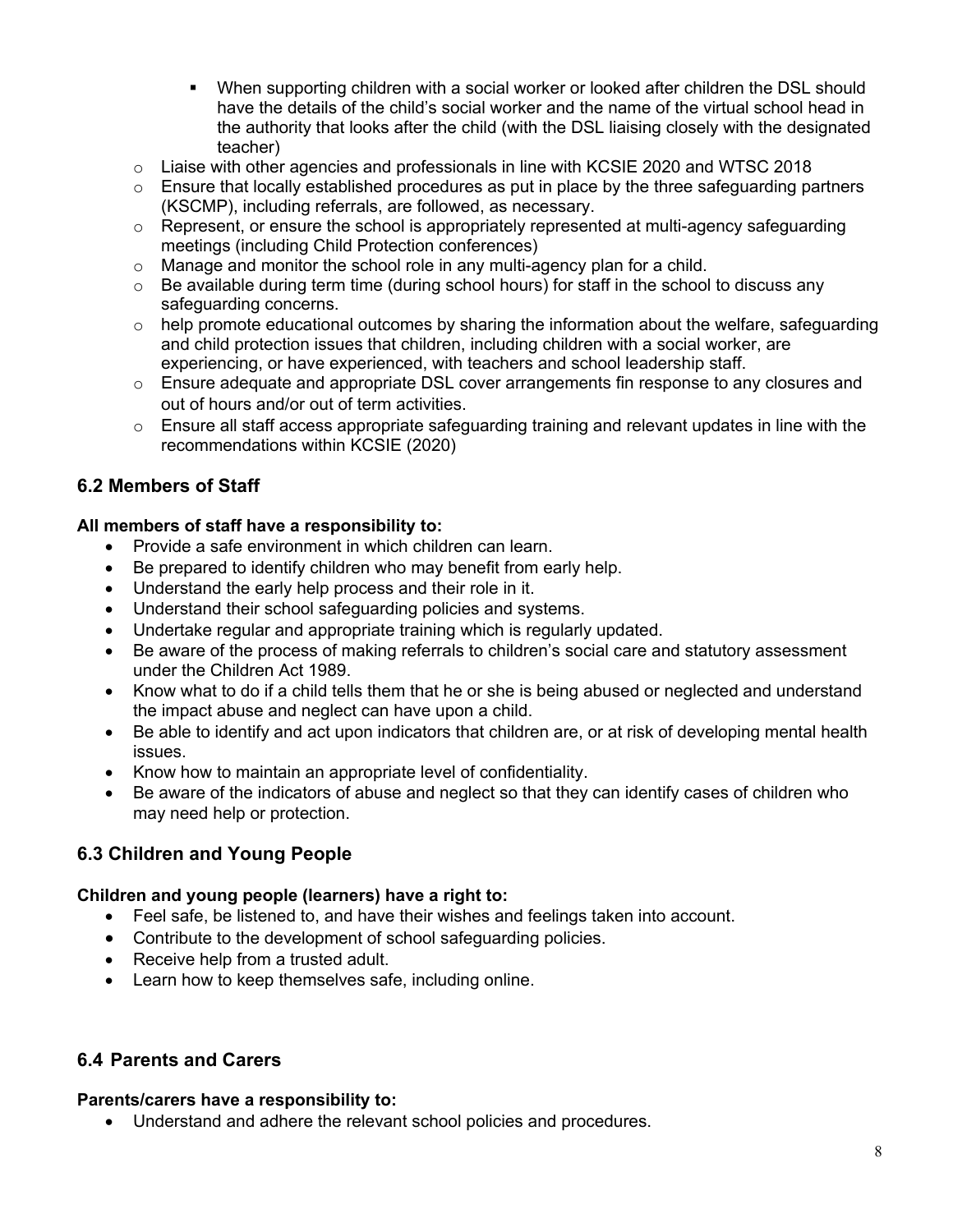- Talk to their children about safeguarding issues with their children and support the school in their safeguarding approaches.
- Identify behaviours which could indicate that their child is at risk of harm including online and seek help and support from the school or other agencies.

## **7. Recognising Indicators of Abuse and Neglect**

- All staff in school are made aware of the definitions and indicators of abuse and neglect as identified by Working Together to Safeguard Children (2018) and Keeping Children Safe in Education 2020. This is outlined locally within the Kent Support Levels Guidance.
- St Paul's Infant School recognise that when assessing whether a child may be suffering actual or potential harm there are four categories of abuse:
	- o Physical abuse
	- o Sexual abuse
	- o Emotional abuse
	- o Neglect
		- For further information see Appendix 1.
- All members of staff are expected to be aware of and follow this approach if they are concerned about a child:



'What to do if you are worried a child is being abused' 2015

- Members of staff are aware that concerns may arise in many different contexts and can vary greatly in terms of their nature and seriousness. The indicators of child abuse and neglect can vary from child to child. Children develop and mature at different rates, so what appears to be worrying behaviour for a younger child might be normal for an older child.
- It is important to recognise that indicators of abuse and neglect do not automatically mean a child is being abused however all concerns should be taken seriously and explored by the DSL on a case by case basis.
- Parental behaviors' may also indicate child abuse or neglect, so staff should also be alert to parent-child interactions or concerning parental behaviours; this could include parents who are under the influence of drugs or alcohol or if there is a sudden change in their mental health.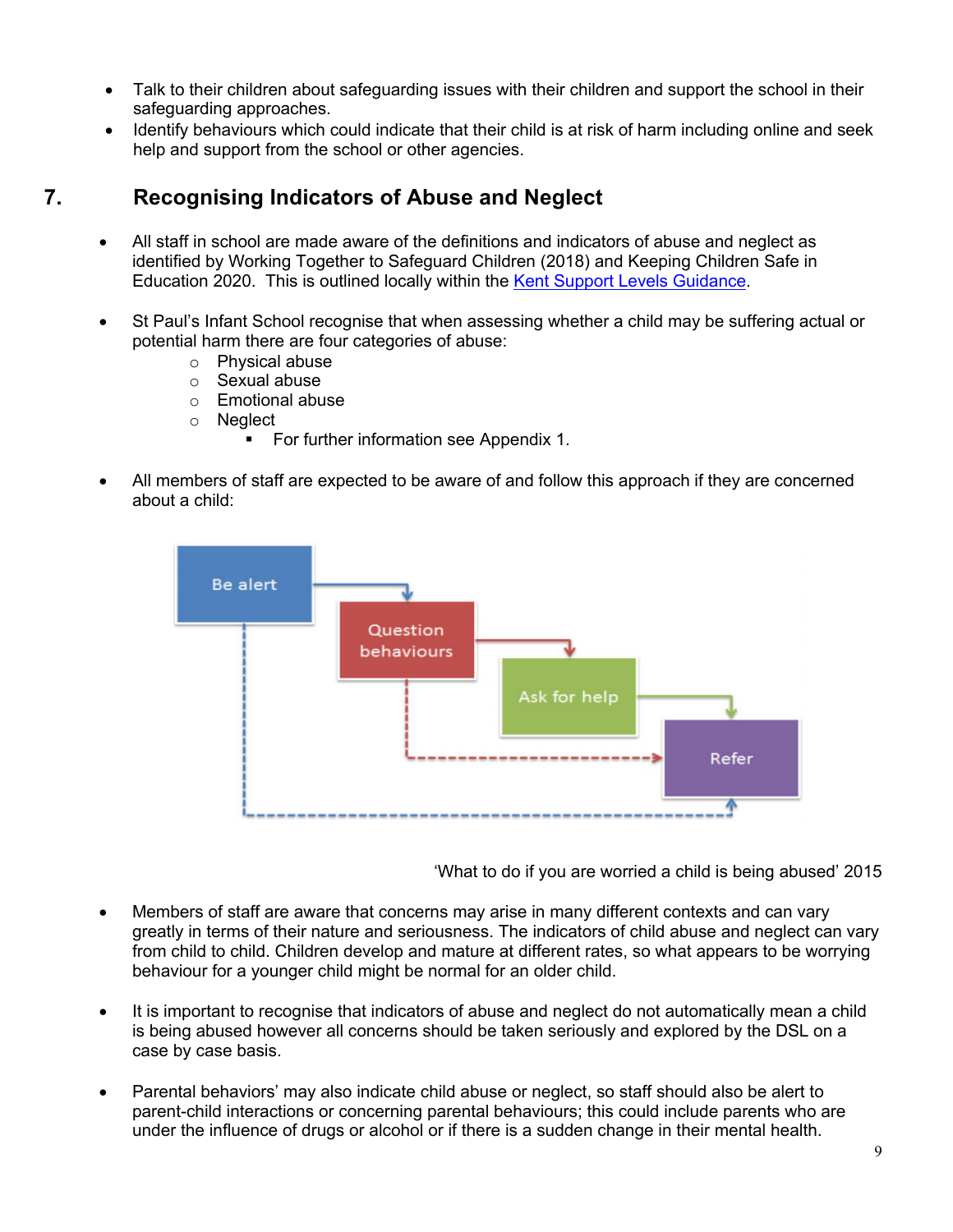- Safeguarding incidents and/or behaviours can be associated with factors outside the School and/or can occur between children offsite. Children can be are at risk of abuse or exploitation in situations outside their families. Extra-familial harms take a variety of different forms and children can be vulnerable to multiple harms including (but not limited to) sexual exploitation, criminal exploitation, and serious youth violence.
- By understanding the indicators or abuse and neglect, we can respond to problems as early as possible and provide the right support and services for the child and their family.

## **8. Child Protection Procedures**

- St Paul's Infant School recognises that some children have additional or complex needs and may require access to intensive or specialist services to support them.
- St Paul's Infant School adheres to the Kent Safeguarding Children multi-agency partnership procedures (KSCMP). The full KSCMP procedures and additional guidance relating to specific safeguarding issues can be found on their website: https://www.kscmp.org.uk/
- All staff are aware of the process for making request for support referrals for statutory assessments under the Children Act 1989, along with the role they might be expected to play in such assessments.
- St Paul's Infant School is an Operation Encompass School. This means we work in partnership with Kent Police to provide support to children experiencing domestic abuse.
- St Paul's Infant School recognise that in situations where there are immediate child protection concerns identified in line with Support Level Guidance, it is NOT to investigate as a single agency but to act in line with KSCMP guidance which may involve multi-agency decision making**.**
- If a child is in immediate danger or is at risk of harm, a request for support should be made immediately to Integrated Children's Services (Front Door) and/or the police in line with KSCMP procedures.
- The DSL may seek advice or guidance from their Area Education Safeguarding Advisor from the Education Safeguarding Service before deciding next steps. They may also seek advice or guidance from a social worker at the Front Door service who are the first point of contact for Integrated Children's Services (ICS).
- In the event of a request for support to the Front Door being necessary, parents/carers will be informed and consent to this will be sought by the DSL in line with guidance provided by KSCMP.
	- $\circ$  Parents/carers will be informed unless there is a valid reason not to do so, for example, if to do so would put a child at risk of harm or would undermine a criminal investigation.
- If the DSL is not immediately available to discuss an urgent concern, staff can seek advice from the Deputy DSL. They may also seek advice from the Education Safeguarding Service or via consultation with a social worker from the Front Door. If anyone other than the DSL makes a referral to external services, they will inform the DSL as soon as possible.
- The DSL will keep all early help cases under constant review and consideration will be given to a request for support to the Front Door if the situation does not appear to be improving or is getting worse.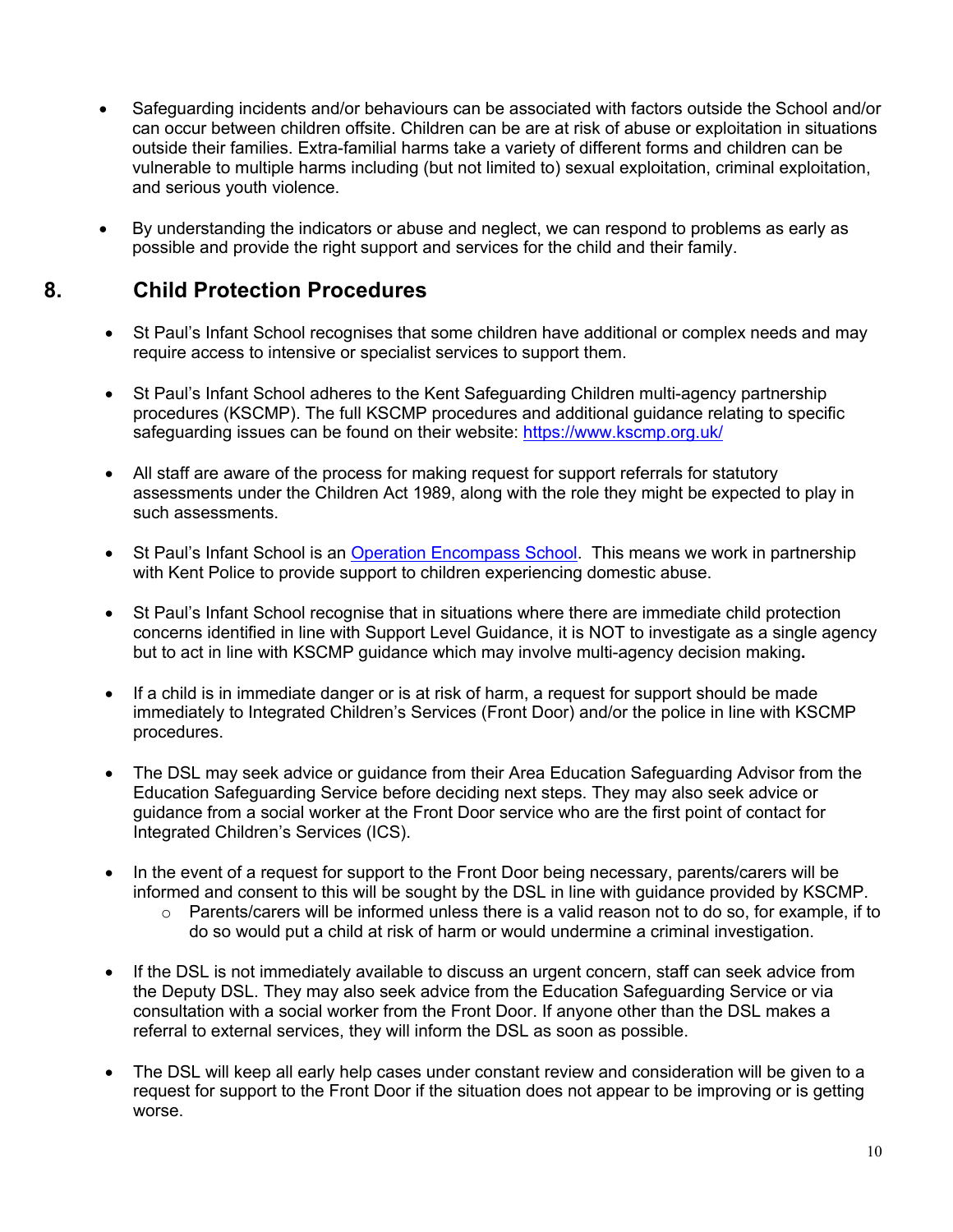• If, after a request for support or any other planned external intervention, a child's situation does not appear to be improving, the DSL will consider following KSCMP escalation procedures to ensure their concerns have been addressed and, most importantly, that the child's situation improves. DSLs may request support with this via the Education Safeguarding Service.

## **9. Record Keeping**

- All safeguarding concerns, discussions and decisions, and reasons for those decisions, will be recorded in writing on the school safeguarding Cpoms system and pass/ alert them without delay to the DSL. A body map will be completed if injuries have been observed.
	- $\circ$  If members of staff are in any doubt about recording requirements, they should discuss their concerns with the DSL.
- Incident/Welfare concerns are kept on the Cpoms internal system.
- Records will be completed as soon as possible after the incident/event, using the child's words and will be signed and dated by the member of staff. If there is an immediate concern the member of staff should consult with a DSL before completing the form as reporting urgent concerns takes priority.
- Safeguarding records are kept for individual children and are maintained separately from all other records relating to the child in the school. Safeguarding records are kept in accordance with data protection legislation and are retained centrally and securely by the DSL. Safeguarding records are shared with staff on a 'need to know' basis only.
- All safeguarding records will be transferred in accordance with data protection legislation to the child's subsequent school, under confidential and separate cover. These will be given to the new DSL and a receipt of delivery will be obtained.
- In addition to the child protection file, the DSL will also consider if it would be appropriate to share any information with the DSL at the new school or college in advance of a child leaving. For example, information that would allow the new school or college to continue to provide support.

## **10. Multi-Agency Working**

- St Paul's Infant School recognises and is committed to its responsibility to work within the KSCMP multi-agency safeguarding arrangements. The leadership team and DSL will work to establish strong and co-operative local relationships with professionals in other agencies in line with statutory guidance.
- St Paul's Infant School recognises the importance of multi-agency working and is committed to working alongside partner agencies to provide a coordinated response to promote children's welfare and protect them from harm. This includes contributing to KSCMP processes as required. Such as, participation in relevant safeguarding multi-agency plans and meetings, including Child Protection Conferences, Core Groups, Strategy Meetings, Child in Need meetings or other early help multi-agency meetings.

## **11. Confidentiality and Information Sharing**

• St Paul's Infant School recognises our duty to share relevant information with appropriate agencies in matters relating to child protection at the earliest opportunity as per statutory guidance outlined within KCSIE 2020.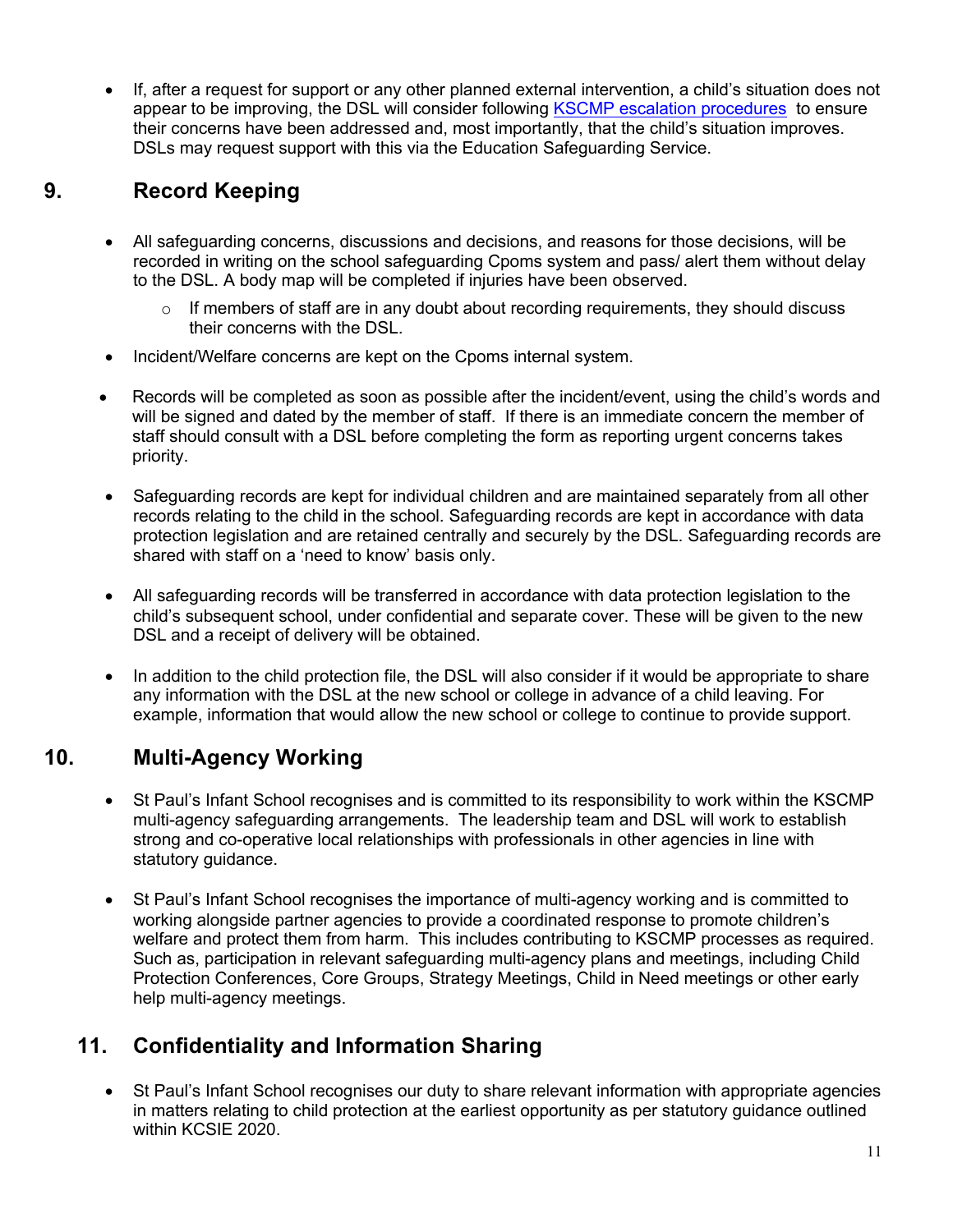- All staff must be aware that they cannot promise confidentiality in situations which might compromise a child's safety or wellbeing.
- The Headteacher or DSL will disclose information about a learner on a 'need to know' basis.
- All members of staff must be aware that whilst they have duties to keep any information confidential, they also have a professional responsibility to share information with other agencies to safeguard children.
- St Paul's Infant School has an appropriately trained Data Protection Officer (DPO) as required by the General Data Protection Regulations (GDPR) to ensure that our school is complaint with all matters relating to confidentiality and information sharing requirements. DPO: 02080501387, or recorded on the portal: https://app.gdpr.school/home
- The Data Protection Act 2018 and GDPR do not prevent the sharing of information for the purposes of keeping children safe. Fears about sharing information must not be allowed to stand in the way of the need to safeguard and promote the welfare and protect the safety of children (KCSIE 2020).
- DfE Guidance on Information Sharing (July 2018) provides further detail.This information is kept in the school office.

## **12. Complaints**

- The school has a Complaints Procedure available to parents, learners and members of staff and visitors who wish to report concerns. This can be found in the office, DHT office and website.
- All reported concerns will be taken seriously and considered within the relevant and appropriate process. Anything that constitutes an allegation against a member of staff or volunteer will be dealt with under the specific Procedures for Managing Allegations against Staff policy**.** This can be found in the staff room, office and KLZ.

## **13. Staff Induction, Awareness and Training**

- All members of staff have been provided with a copy of part one of 'Keeping Children Safe in Education' (2020) which covers safeguarding information for all staff.
	- o School leaders, including the DSL will read the entire document.
	- $\circ$  School leaders and all members of staff who work directly with children will access annex A within Keeping Children Safe in Education 2020.
	- $\circ$  All members of staff have signed to confirm that they have read and understood KCSIE. This information is stored on the single central record and kept with the FLO records.
- The DSL will ensure that all new staff and volunteers (including agency and third-party staff) receive child protection training to ensure they are aware of the school internal safeguarding processes as part of their induction.
- All staff members (including agency and third-party staff) will receive appropriate child protection training to ensure they are aware of a range of safeguarding issues. This training will include online safety and will take place at least annually.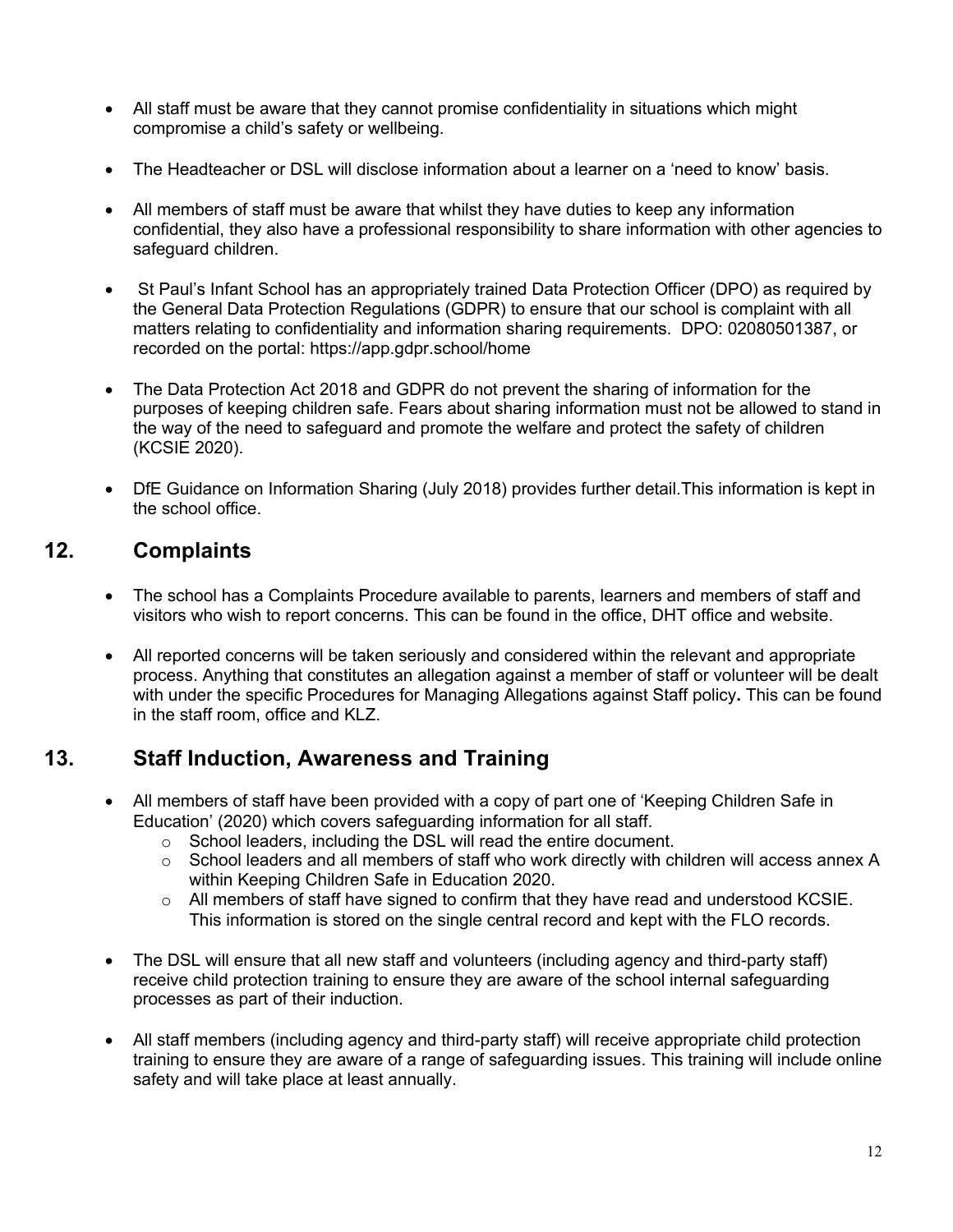- In addition to specific child protection training, all staff will receive regular safeguarding and child protection updates (this will be given in staff meetings, via e-mail, info put on the staffroom notice board and regular online training opportunities through the online training package in school and the Key) at least annually, to provide them with relevant skills and knowledge to safeguard children effectively.
- All staff members (including agency and third-party staff) will be made aware of the school expectations regarding safe and professional practice via the staff code of conduct and Acceptable Use Policy (AUP).
- Staff will be encouraged to contribute to and shape school safeguarding arrangements and child protection policies: This will be achieved for via input from knowledgeable and experienced staff, inviting input at staff meetings, inviting Governor input and from knowledge gained from safeguarding meetings.
- The DSL and Headteacher will provide an annual report to the governing body detailing safeguarding training undertaken by all staff and will maintain up to date register of who has been trained.
- Although the school has a nominated lead for the governing body (Ashley Crittenden), all members of the governing body will access appropriate safeguarding training which covers their specific strategic responsibilities on a regular basis.

## **14. Safer Working Practice**

- All members of staff are required to work within our clear guidelines on safer working practice as outlined in the school code of conduct.
- Staff will be made aware of the school behaviour management and physical intervention policies*,*  and any physical interventions/use of reasonable force must be in line with agreed policy and procedures and national guidance.
- All staff will be made aware of the professional risks associated with the use of social media and electronic communication (such as email, mobile phones, texting, social networking). Staff will adhere to relevant school policies including staff code of conduct, Acceptable Use Policies, and Social Media.

## **15. Staff Supervision and Support**

- Any member of staff affected by issues arising from concerns for children's welfare or safety can seek support from the DSL.
- The induction process will include familiarisation with child protection responsibilities and procedures to be followed if members of staff have any concerns about a child's safety or welfare.
- The school will provide appropriate supervision and support for all members of staff to ensure that:
	- $\circ$  All staff are competent to carry out their responsibilities for safeguarding and promoting the welfare of children
	- o All staff are supported by the DSL in their safeguarding role.
	- $\circ$  All members of staff have regular reviews of their own practice to ensure they improve over time.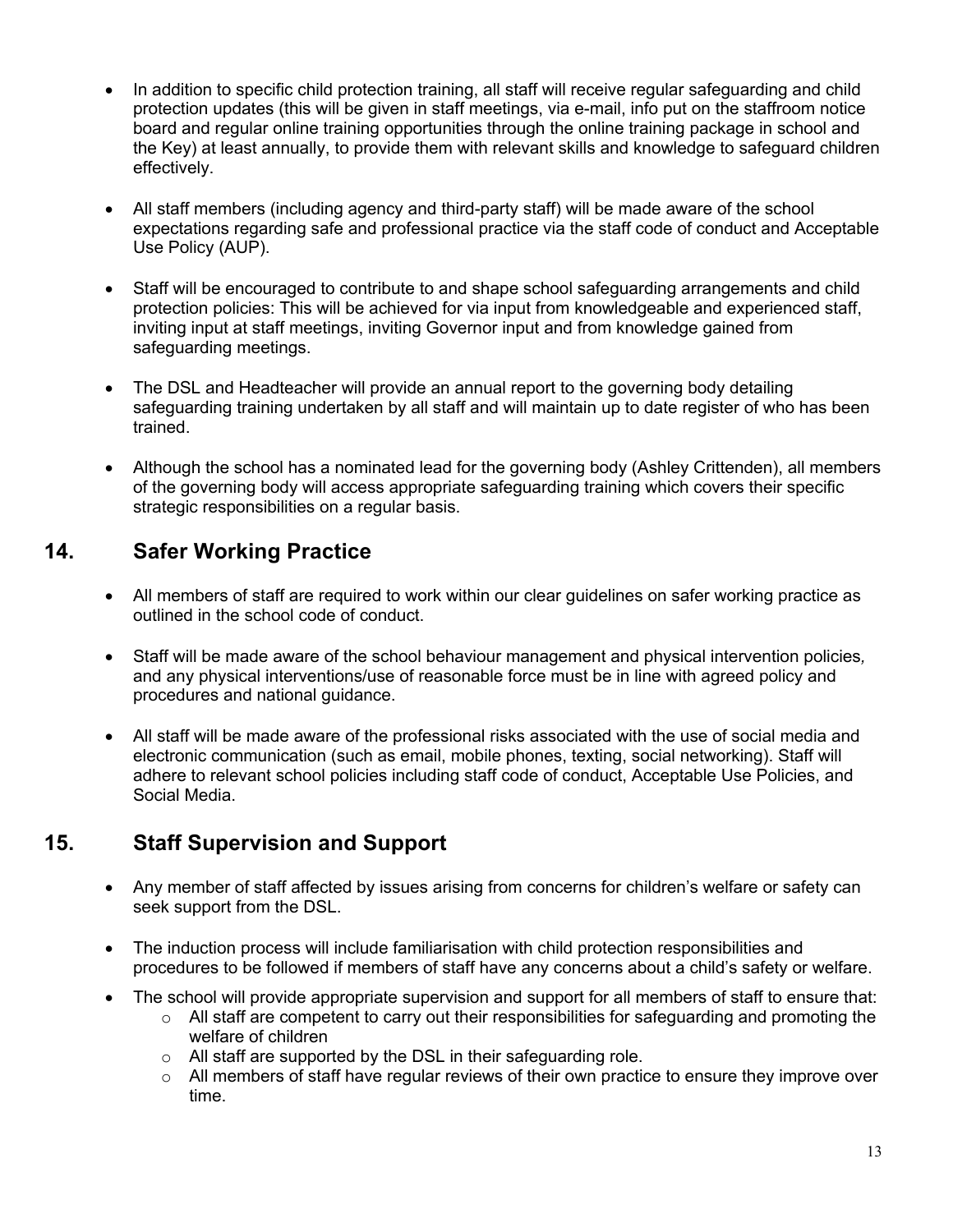- The DSL will also put staff in touch with outside agencies for professional support if they so wish. Staff can also approach organisations such as their Union, the Education Support Partnership or other similar organisations directly.
- The school will ensure that members of staff who are working within the foundation stage are provided with appropriate supervision in accordance with the statutory requirements of Early Years Foundation Stage (EYFS) 2017.

## **16. Safer Recruitment**

- St Paul's Infant School is committed to ensure that develop a safe culture and that all steps are taken to recruit staff and volunteers who are safe to work with our learners and staff.
- St Paul's Infant School will follow relevant guidance in Keeping Children Safe in Education 2020 (Section 3 'Safer Recruitment') and from The Disclosure and Barring Service (DBS):
- The governing body and leadership team are responsible for ensuring that the school follows safe recruitment processes outlined within guidance.
- The school maintains an accurate Single Central Record (SCR) in line with statutory guidance.
- The governing body will ensure that there is at least one of the persons who conducts an interview has completed safer recruitment training.
- St Paul's Infant School are committed to supporting the statutory guidance from the Department for Education on the application of the Childcare (Disqualification) Regulations 2009 and related obligations under the Childcare Act 2006 in schools.
- We advise all staff to disclose any reason that may affect their suitability to work with children including convictions, cautions, court orders, cautions, reprimands and warnings.
- We will ensure that all staff and volunteers have read the staff code of conduct and understand that their behaviour and practice must be in line with it.

## **17. Allegations Against Members of Staff and Volunteers**

- St Paul's Infant School recognises that it is possible for any member of staff, including volunteers, governors, contractors, agency and third party staff (including supply teachers) and visitors to behave in a way that:
	- $\circ$  Indicates they have harmed a child, or may have harmed a child;
	- $\circ$  Means they have committed a criminal offence against or related to a child;
	- $\circ$  behaved towards a child or children in a way that indicates he or she may pose a risk of harm to children; or
	- $\circ$  behaved or may have behaved in a way that indicates they may not be suitable to work with children.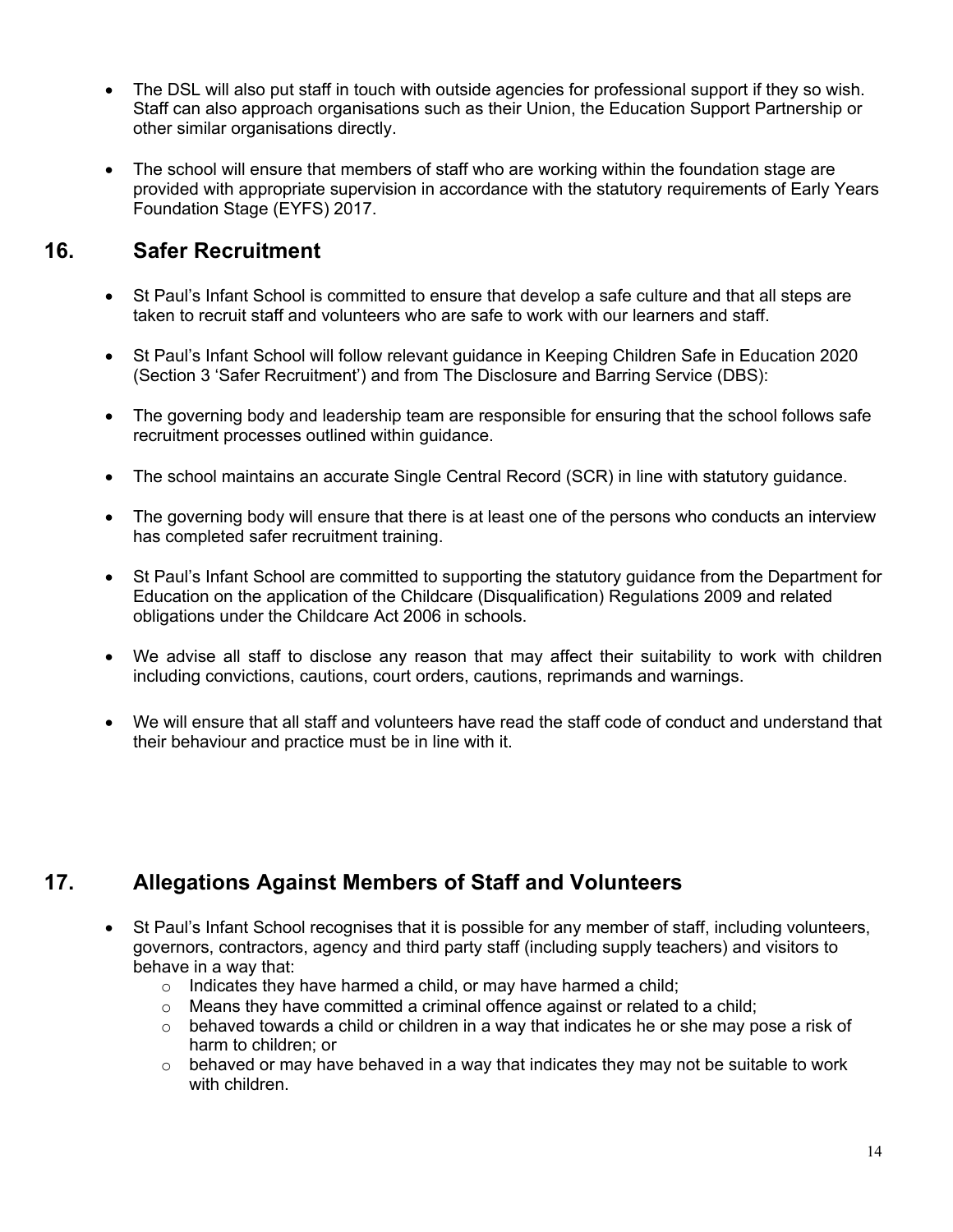There is an allegations against staff policy which is held in the DHT office and FLO records and distributed to all members of staff alongside safeguarding policies.

- All staff and volunteers should feel able to raise concerns about poor or unsafe practice and potential failures in the school safeguarding regime. The leadership team at St Paul's Infant School will takes all concerns or allegations received seriously.
- Allegations should be referred immediately to the Headteacher who will contact the Local Authority Designated Officer (LADO) to agree further action to be taken in respect of the child and staff member.
- In the event of allegations of abuse being made against the Headteacher, staff are advised that allegations should be reported to the chair of governors who will contact the LADO.
- All staff and volunteers should feel able to raise concerns about poor or unsafe practice and such concerns will always be taken seriously by the leadership team.
- All members of staff are made aware of the school Whistleblowing procedure (The whistleblowing policy can be found in the DHT and FLO office and on KLZ). It is a disciplinary offence not to report concerns about the conduct of a colleague that could place a child at risk.
- Staff can access the NSPCC whistleblowing helpline if they do not feel able to raise concerns regarding child protection failures internally.
	- $\circ$  Staff can call 0800 028 0285 (8:00 AM to 8:00 PM Monday to Friday) or email help@nspcc.org.uk.
- St Paul's Infant School has a legal duty to refer to the Disclosure and Barring Service (DBS) anyone who has harmed, or poses a risk of harm, to a child, or if there is reason to believe the member of staff has committed one of a number of listed offences, and who has been removed from working (paid or unpaid) in regulated activity, or would have been removed had they not left. The DBS will consider whether to bar the person.
	- $\circ$  If these circumstances arise in relation to a member of staff at our school, a referral will be made as soon as possible after the resignation or removal of the individual in accordance with advice from the LADO and/or Schools Personnel Service

## **18. Safeguarding Children with Special Educational Needs and Disabilities**

- St Paul's Infant School acknowledges that children with special educational needs (SEN) and disabilities can face additional safeguarding challenges as they may have an impaired capacity to resist or avoid abuse. The DSL will work closely with the SENDco (Rebecca Forrest) to plan support as required.
- St Paul's Infant School will ensure that children with SEN and disabilities, specifically those with communication difficulties will be supported to ensure that their voice is heard and acted upon.
- Members of staff are encouraged to be aware that children with SEN and disabilities can be disproportionally impacted by safeguarding concerns, such as bullying and exploitation.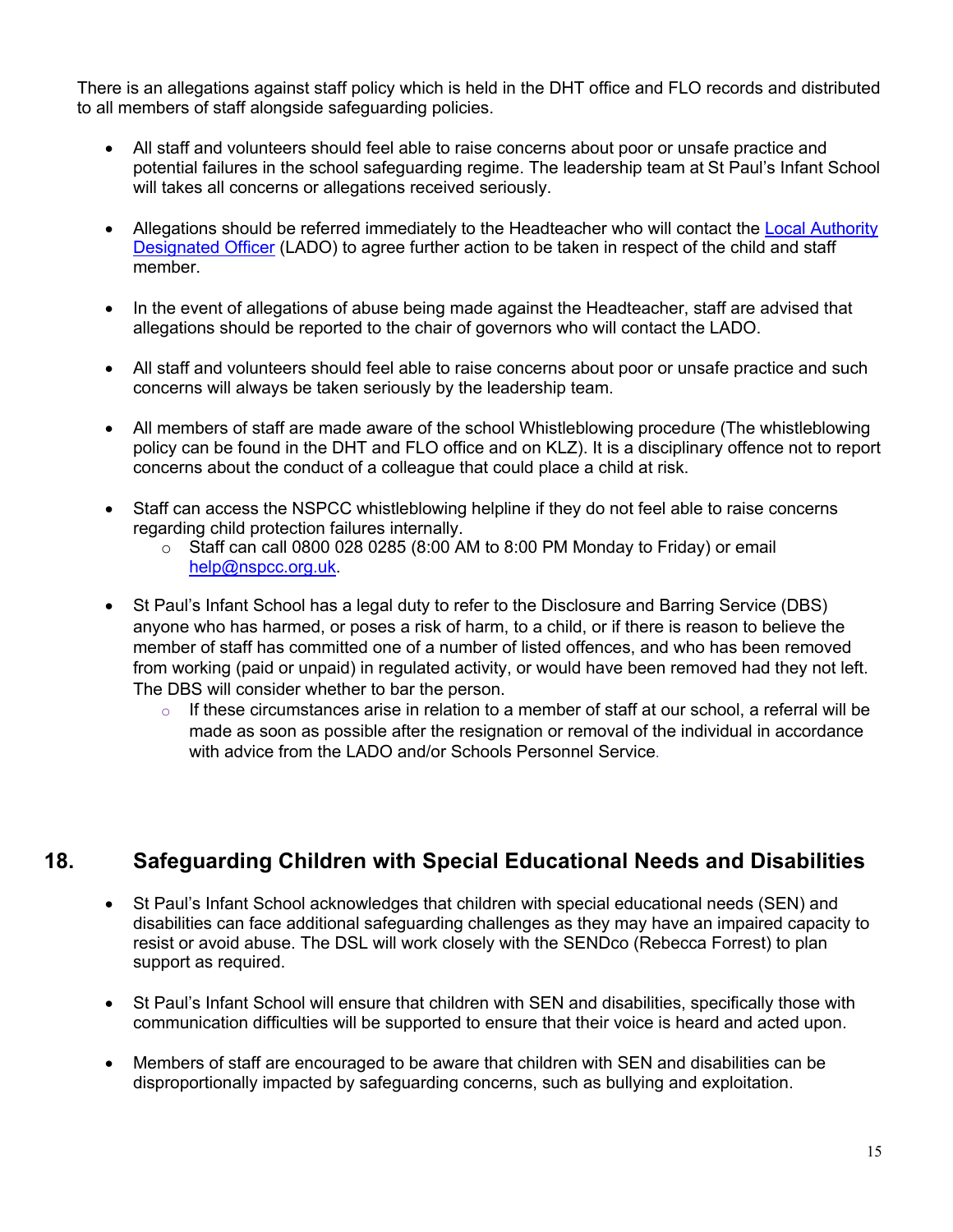• All members of staff will be encouraged to appropriately explore possible indicators of abuse such as behaviour/mood change or injuries and not to assume that they are related to the child's disability and be aware that children with SEN and disabilities may not always outwardly display indicators of abuse. To address these additional challenges, our school will always consider extra pastoral support for children with SEN and disabilities.

## **19. Peer on Peer Abuse**

- All members of staff at St Paul's Infant School recognise that children are capable of abusing their peers. St Paul's Infant School believes that abuse is abuse and it will never be tolerated. All victims will be taken seriously and offered appropriate support, regardless of where the abuse takes place.
- St Paul's Infant School recognises that peer on peer abuse can take many forms, including but not limited to:
	- o bullying (including cyberbullying)
	- o physical abuse which can include hitting, kicking, shaking, biting, hair pulling, or otherwise causing physical harm
	- o sexual violence and sexual harassment
	- $\circ$  'upskirting', which typically involves taking a picture under a person's clothing without them knowing, with the intention of viewing their genitals or buttocks to obtain sexual gratification, or cause the victim humiliation, distress or alarm
	- o sexting (also known as youth produced sexual imagery
	- o initiation/hazing type violence and rituals.
- St Paul's Infant School recognises youth produced sexual imagery (also known as "sexting") as a safeguarding issue; all concerns will be reported to and dealt with by the DSL (or deputy).
	- $\circ$  We will follow the advice as set out in the non-statutory UKCIS guidance: 'Sexting in schools and colleges: responding to incidents and safeguarding young people' and the local KSCMP guidance: "Responding to youth produced sexual imagery".
- When responding to concerns relating to child on child sexual violence or harassment, school will follow guidance outlined in part five of KCSIE 2020 and 'Sexual Violence and Sexual Harassment Between Children in Schools and Colleges'.
- Staff and leadership are mindful that some peer on peer abuse issues may be affected by gender, age, ability and culture of those involved.
- All allegations of peer on peer abuse will be recorded, investigated, and dealt with in line with associated school policies, including child protection, anti-bullying and behaviour.
- Alleged victims, perpetrators and any other child affected by peer on peer abuse will be supported by:
	- $\circ$  providing pastoral support from the school Pastoral TA, working with parents/carers, and in cases of sexual assault, informing the police and/or Front Door*.*

## **20. Gangs, County Lines, Serious violence, Crime and Exploitation**

• St Paul's Infant School recognises the impact of gangs, county lines, serious violence, crime and exploitation. It is recognised that the initial response to child victims is important and that staff will take any allegation seriously and work in ways that support children and keep them safe.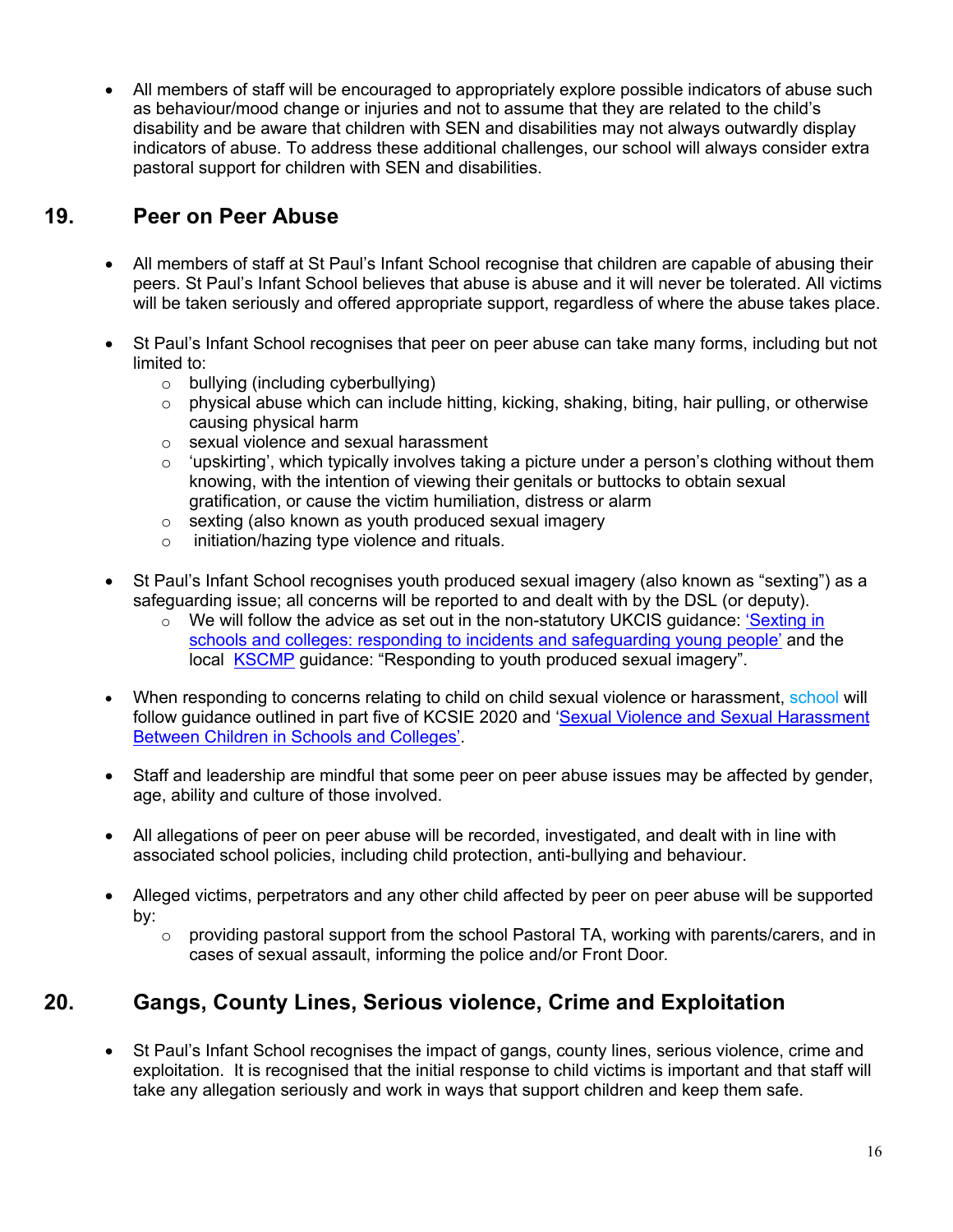- All staff have been trained and recognise the need to be vigilant for the signs that may include, but not exclusively:
	- $\circ$  Unexplained gifts/new possessions these can indicate children have been approached by/involved with individuals associated with criminal networks/gangs.
	- o Children who go missing for periods of time or regularly come home late
	- $\circ$  Children who regularly miss school or education or do not take part in education
	- o Change in friendships/relationships with others/groups
	- $\circ$  Children who associate with other young people involved in exploitation
	- o Children who suffer from changes in emotional well-being
	- o Significant decline in performance
	- o Signs of self-harm/significant change in wellbeing
	- o Signs of assault/unexplained injuries

### **21. Mental Health**

- All staff will be made aware that mental health problems can, in some cases, be an indicator that a child has suffered or is at risk of suffering abuse, neglect or exploitation. Staff are aware of how children's experiences, can impact on their mental health, behaviour and education.
- Staff are well placed to observe children day-to-day and identify those whose behaviour suggests that they may be experiencing a mental health problem or be at risk of developing one.
- If staff have a mental health concern about a child that is also a safeguarding concern, immediate action should be taken by speaking to the DSL or a deputy.

## **22. Online Safety**

- It is recognised by St Paul's Infant School that the use of technology presents challenges and risks to children and adults both inside and outside of school. St Paul's Infant School will empower, protect and educate the community in their use of technology and establish mechanisms to identify, intervene in, and escalate any incident where appropriate.
- St Paul's Infant School identifies that the breadth of issues classified within online safety is considerable, but can be categorised into three areas of risk:
	- $\circ$  content: being exposed to illegal, inappropriate or harmful material; for example, pornography, fake news, racist or radical and extremist views;
	- $\circ$  contact: being subjected to harmful online interaction with other users; for example, commercial advertising as well as adults posing as children or young adults; and
	- $\circ$  conduct: personal online behaviour that increases the likelihood of, or causes, harm; for example, making, sending and receiving explicit images, or online bullying.
- The DSL has overall responsibility for online safeguarding within the school but will liaise as necessary with other members of staff.
- St Paul's Infant School uses a wide range of technology. This includes computers, laptops, tablets and other digital devices, the internet, Purple Mash, classdojo, intranet and email systems.
	- $\circ$  All School owned devices and systems will be used in accordance with our acceptable use policies and with appropriate safety and security measures in place.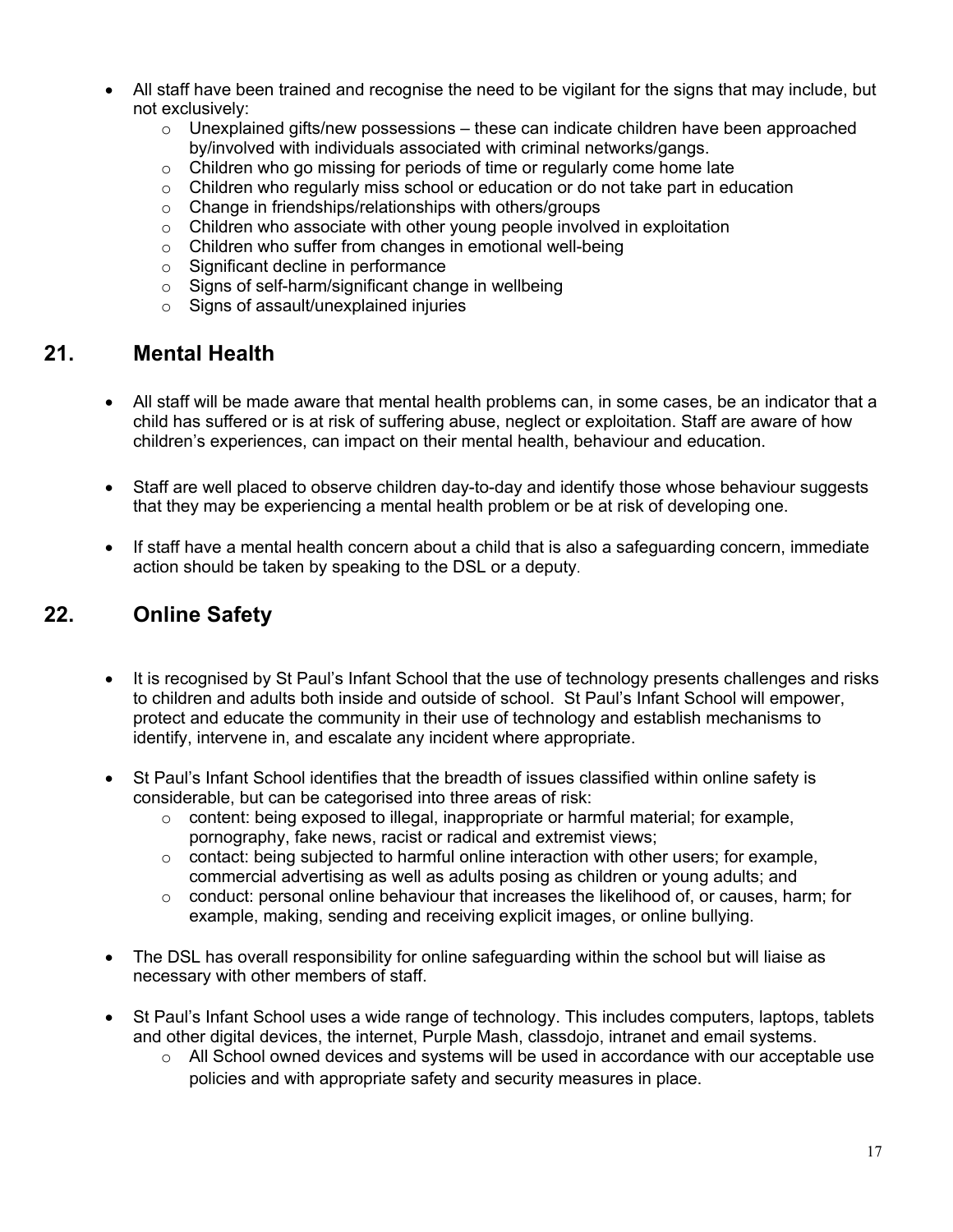- St Paul's Infant School recognises the specific risks that can be posed by mobile technology, including mobile phones and cameras. In accordance with KCSIE 2020 and EYFS 2017 has appropriate policies in place that are shared and understood by all members of the community.
	- $\circ$  Further information reading the specific approaches relating to this can be found in our online safety, acceptable use and image use policies which can be found in the DHT and FLO office and KLZ.
- St Paul's Infant School will do all we reasonably can to limit children's exposure to online risks through our school IT systems and will ensure that appropriate filtering and monitoring systems are in place.
	- $\circ$  Filtering is set by the school's EIS filtering system. Staff will monitor the use of the internet at all times when in use to ensure that content displayed is appropriate. All searches by children will go through Squiggle only.
		- § If learners or staff discover unsuitable sites or material, they are required to: turn off monitor/screen, report the concern immediately to a member of staff, report the URL of the site to technical services.
	- $\circ$  All users will be informed that use of our systems can be monitored, and that monitoring will be in line with data protection, human rights and privacy legislation.
	- $\circ$  Filtering breaches or concerns identified through our monitoring approaches will be recorded and reported to the DSL, as appropriate.
	- o Any access to material believed to be illegal will be reported immediately to the appropriate agencies, such as the Internet Watch Foundation and the police.
	- o When implementing appropriate filtering and monitoring, St Paul's Infant School will ensure that "over blocking" does not lead to unreasonable restrictions as to what children can be taught with regards to online teaching and safeguarding.
- St Paul's Infant School acknowledges that whilst filtering and monitoring is an important part of school online safety responsibilities, it is only one part of our approach to online safety.
	- $\circ$  Learners will use appropriate search tools, apps and online resources as identified following an informed risk assessment.
	- $\circ$  Learners internet use will be supervised by staff according to their age and ability.
	- $\circ$  Learners will be directed to use age appropriate online resources and tools by staff.
- St Paul's Infant School will ensure a comprehensive whole school curriculum response is in place to enable all learners to learn about and manage online risks effectively as part of providing a broad and balanced curriculum
- St Paul's Infant School will build a partnership approach to online safety and will support parents/carers to become aware and alert by:
	- o Providing information on our school/college website and through existing communication channels (such as official social media, newsletters. parentmail etc.), offering specific online safety events for parents/carers or highlighting online safety awareness to parents when inappropriate use is found to be used by pupils at home (e.g. Age related video games etc..). School subscribes to National online safety and additional online training is purchased through the Key for school leaders.
- St Paul's Infant School will ensure that online safety training for all staff is integrated, aligned and considered as part of our overarching safeguarding approach.
- The DSL will respond to online safety concerns in line with the child protection and other associated policies such as anti-bullying and behaviour.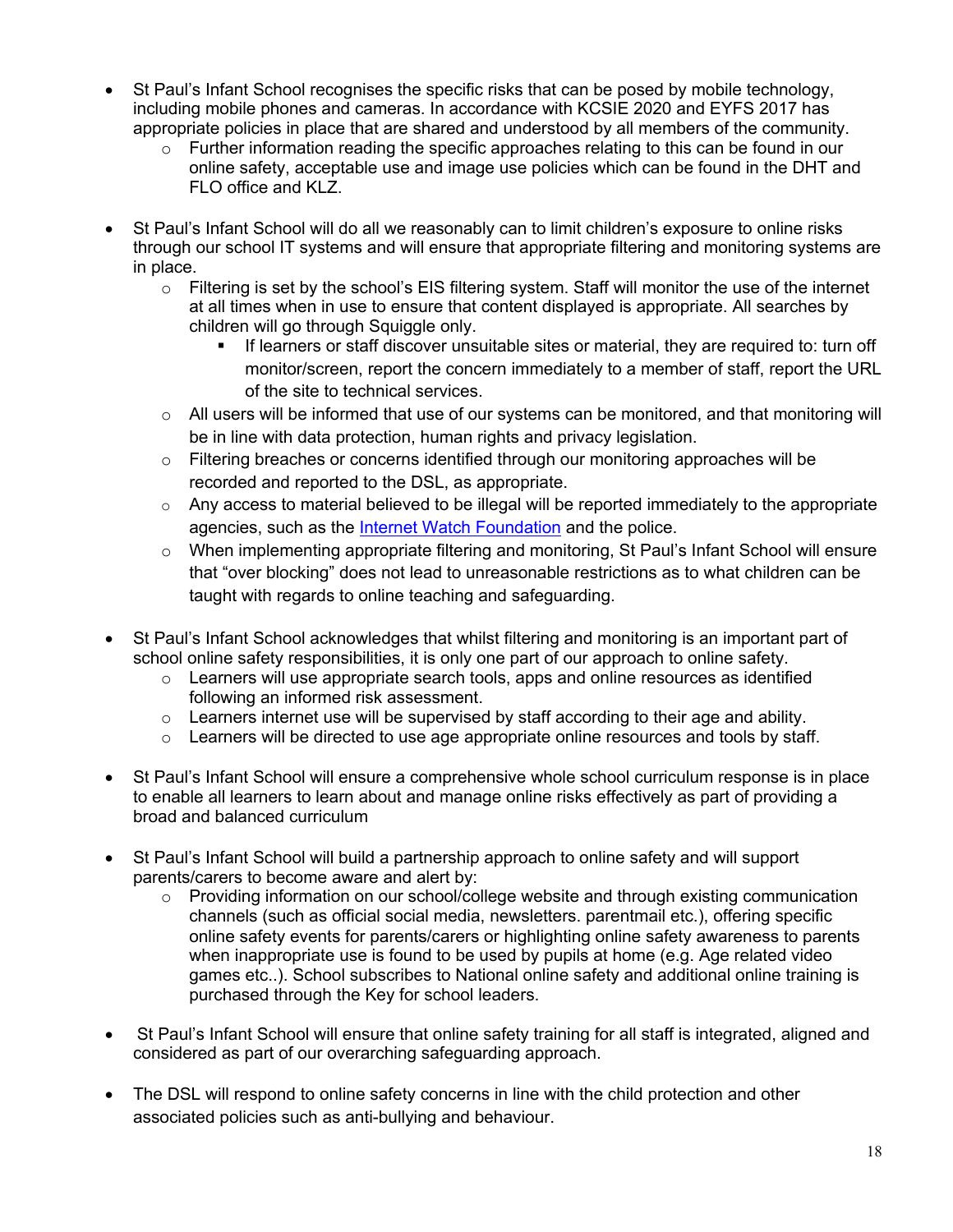- o Internal sanctions and/or support will be implemented as appropriate.
- $\circ$  Where necessary, concerns will be escalated and reported to relevant partner agencies in line with local policies and procedures.

Where children are asked to learn online at home in response to a full or partial closure:

- St Paul's Infant School will ensure any remote sharing of information, communication and use of online learning tools and systems will be in line with privacy and data protection requirements.
- All communication with learners and parents/carers will take place using school provided or approved communication channels; for example, school provided email accounts and phone numbers and/or agreed systems e.g. class dojo, parentmail and purple mash.
	- o Any pre-existing relationships or situations which mean this cannot be complied with will be discussed with the DSL.
- Staff and learners will engage with remote teaching and learning in line with existing behaviour principles as set out in our school code of conduct and Acceptable Use Policies.
- Staff and learners will be encouraged to report issues experienced at home and concerns will be responded to in line with our child protection and other relevant policies.
- When delivering remote learning, staff will follow our Remote Learning Acceptable Use Policy (AUP)
- Parents/carers will be made aware of what their children are being asked to do online, including the sites they will be asked to access. St Paul's Infant School will continue to be clear who from the school their child is going to be interacting with online.
- Parents/carers will be encouraged to ensure children are appropriately supervised online and that appropriate parent controls are implemented at home.

## **23. Curriculum and Staying Safe**

- St Paul's Infant School will ensure that children are taught about safeguarding, including online safety, as part of providing a broad and balanced curriculum.
	- $\circ$  We recognise that school play an essential role in helping children to understand and identify the parameters of what is appropriate child and adult behaviour; what is 'safe'; to recognise when they and others close to them are not safe; and how to seek advice and support when they are concerned.
- Our curriculum provides opportunities for increasing self-awareness, self-esteem, social and emotional understanding, assertiveness and decision making so that learners have a range of age appropriate contacts and strategies to ensure their own protection and that of others.
- St Paul's Infant School is aware of the most recent communication from the DfE on the mandatory implementation of Relationships Education, Relationships and Sex and Health Education and will ensure that this is embedded into the curriculum.
- Our school systems support children to talk to a range of staff. Children will be listened to and heard, and their concerns will be taken seriously and acted upon as appropriate.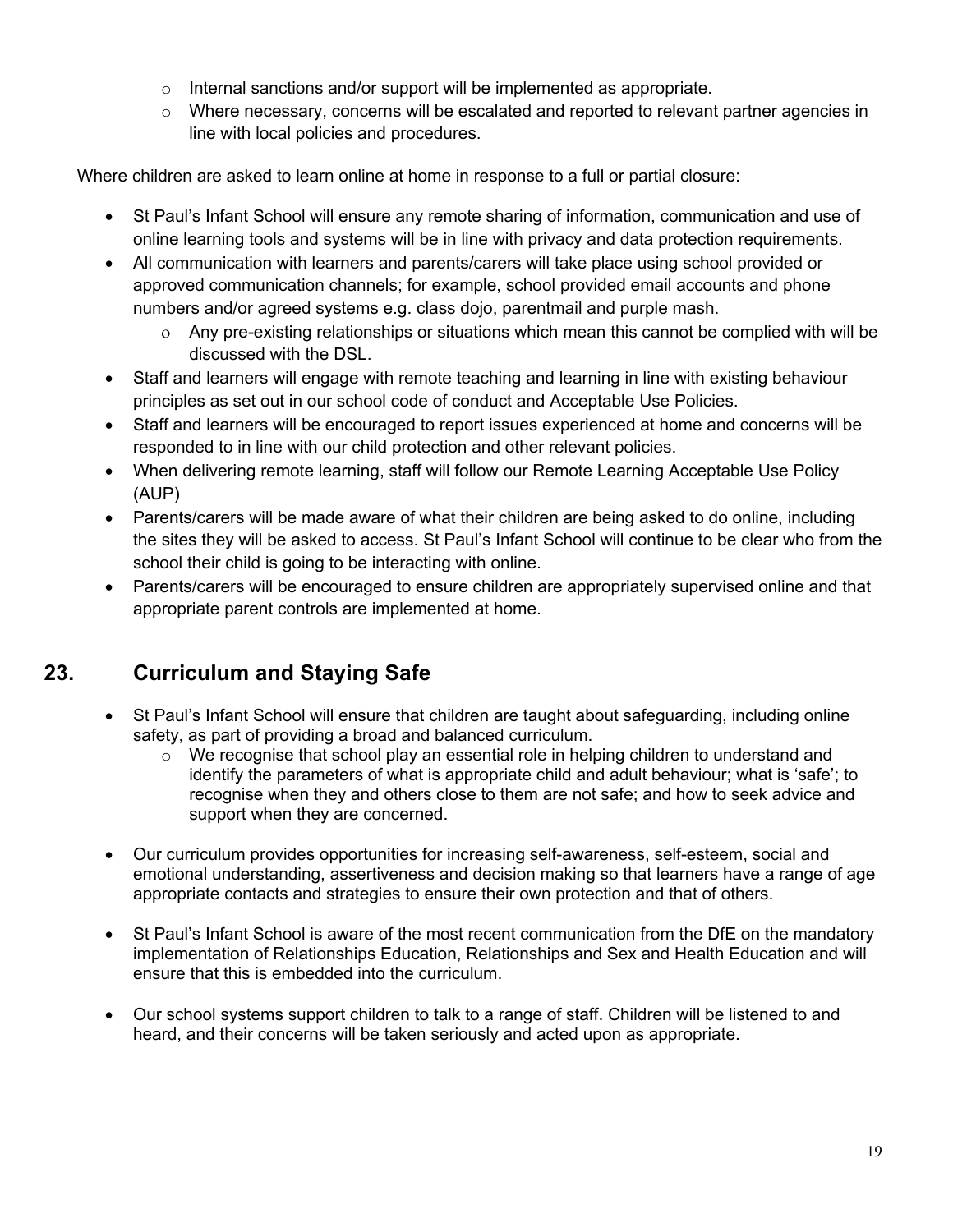## **24. The Use of Premises by Other Organisations**

- Where services or activities are provided separately by another body using the school premises, the Headteacher governing body will seek written assurance that the organisation concerned has appropriate policies and procedures in place with regard to safeguarding children and child protection, and that relevant safeguarding checks have been made in respect of staff and volunteers.
- If this assurance is not achieved, an application to use premises will be refused.

## **25. Security**

- All members of staff have a responsibility for maintaining awareness of buildings and grounds security and for reporting concerns that may come to light. Staff will be expected to adhere to any safety arrangements implemented because of Covid-19 restrictions.
- Appropriate checks will be undertaken in respect of visitors and volunteers coming into school as outlined within guidance. Visitors will be expected to, sign in and out via the office visitors log and to display a visitor's badge whilst on site. Visitors will be expected to adhere to any safety arrangements implemented because of Covid-19 restrictions.
- Any individual who is not known or identifiable on site should be challenged for clarification and reassurance.
- The school will not accept the behaviour of any individual (parent or other) that threatens school security or leads others (child or adult) to feel unsafe. Such behaviour will be treated as a serious concern and may result in a decision to refuse access for that individual to the school site.

## **26. Local Support**

- All members of staff in St Paul's Infant School are made aware of local support available.
	- o **Contact details for Area Safeguarding Advisor (Education Safeguarding Service): Peter Lewer 03000 412284**
		- § www.kelsi.org.uk/support-for-children-and-young-people/child-protection-andsafeguarding/safeguarding-contacts
	- o **Contact details for Online Safety in the Education Safeguarding Service**
		- § 03000 415797
			- esafetyofficer@theeducationpeople.org (non-urgent issues only)
	- o **Contact details for the LADO**
		- § Telephone: 03000 410888
		- Email: kentchildrenslado@kent.gov.uk
	- o **Integrated Children's Services** 
		- § Front door: 03000 411111
		- Out of Hours Number: 03000 419191
	- o **Kent Police**
		- 101 or 999 if there is an immediate risk of harm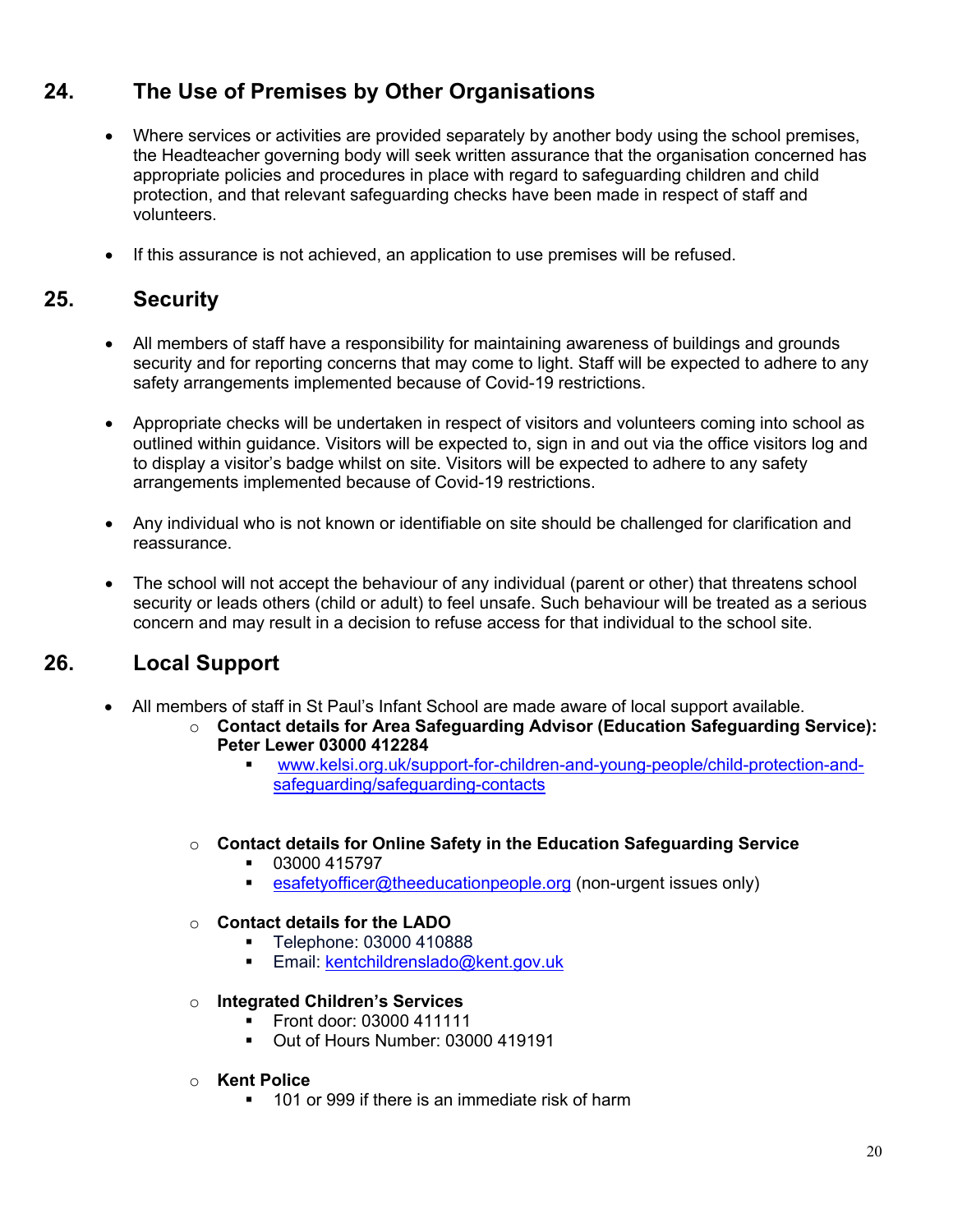#### o **Kent Safeguarding Children Multi-Agency Partnership (KSCMP)**

- **Kscmp@kent.gov.uk**
- § 03000 421126

#### o **Adult Safeguarding**

§ Adult Social Care via 03000 41 61 61 (text relay 18001 03000 41 61 61) or email social.services@kent.gov.uk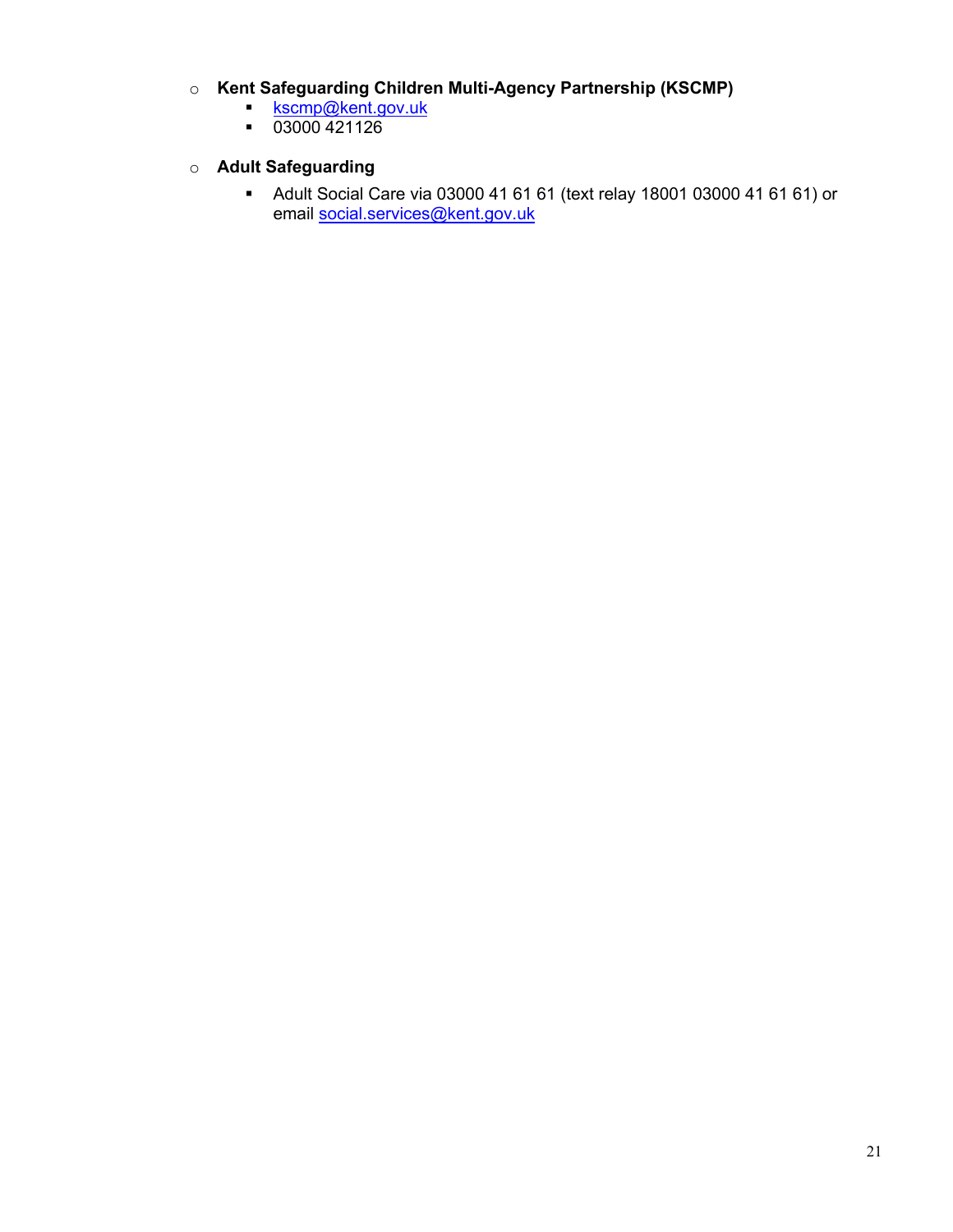## **Appendix 1: Categories of Abuse**

**All staff should be aware that abuse, neglect and safeguarding issues are rarely standalone events that can be covered by one definition or label. In most cases multiple issues will overlap with one another.**

**Abuse:** a form of maltreatment of a child. Somebody may abuse or neglect a child by inflicting harm, or by failing to act to prevent harm. They may be abused by an adult or adults or another child or children. It should be noted that abuse can be carried out both on and offline and be perpetrated by men, women and children.

**Sexual abuse:** involves forcing or enticing a child or young person to take part in sexual activities, not necessarily involving a high level of violence, whether or not the child is aware of what is happening. The activities may involve physical contact, including assault by penetration (for example rape or oral sex) or non-penetrative acts such as masturbation, kissing, rubbing and touching outside of clothing. They may also include non-contact activities, such as involving children in looking at, or in the production of, sexual images, watching sexual activities, encouraging children to behave in sexually inappropriate ways, or grooming a child in preparation for abuse (including via the internet). Sexual abuse is not solely perpetrated by adult males. Women can also commit acts of sexual abuse, as can other children.

#### **Signs that MAY INDICATE Sexual Abuse**

- Sudden changes in behaviour and performance
- Displays of affection which are sexual and age inappropriate
- Self-harm, self-mutilation or attempts at suicide
- Alluding to secrets which they cannot reveal
- Tendency to cling or need constant reassurance
- Regression to younger behaviour for example thumb sucking, playing with discarded toys, acting like a baby
- Distrust of familiar adults e.g. anxiety of being left with relatives, a childminder or lodger
- Unexplained gifts or money
- Depression and withdrawal
- Fear of undressing for PE
- Sexually transmitted disease
- Fire setting

**Physical abuse**: a form of abuse which may involve hitting, shaking, throwing, poisoning, burning or scalding, drowning, suffocating or otherwise causing physical harm to a child. Physical harm may also be caused when a parent or carer fabricates the symptoms of, or deliberately induces, illness in a child.

#### **Signs that MAY INDICATE physical abuse**

- Bruises and abrasions around the face
- Damage or injury around the mouth
- Bi-lateral injuries such as two bruised eyes
- Bruising to soft area of the face such as the cheeks
- Fingertip bruising to the front or back of torso
- Bite marks
- Burns or scalds (unusual patterns and spread of injuries)
- Deep contact burns such as cigarette burns
- Injuries suggesting beatings (strap marks, welts)
- Covering arms and legs even when hot
- Aggressive behaviour or severe temper outbursts.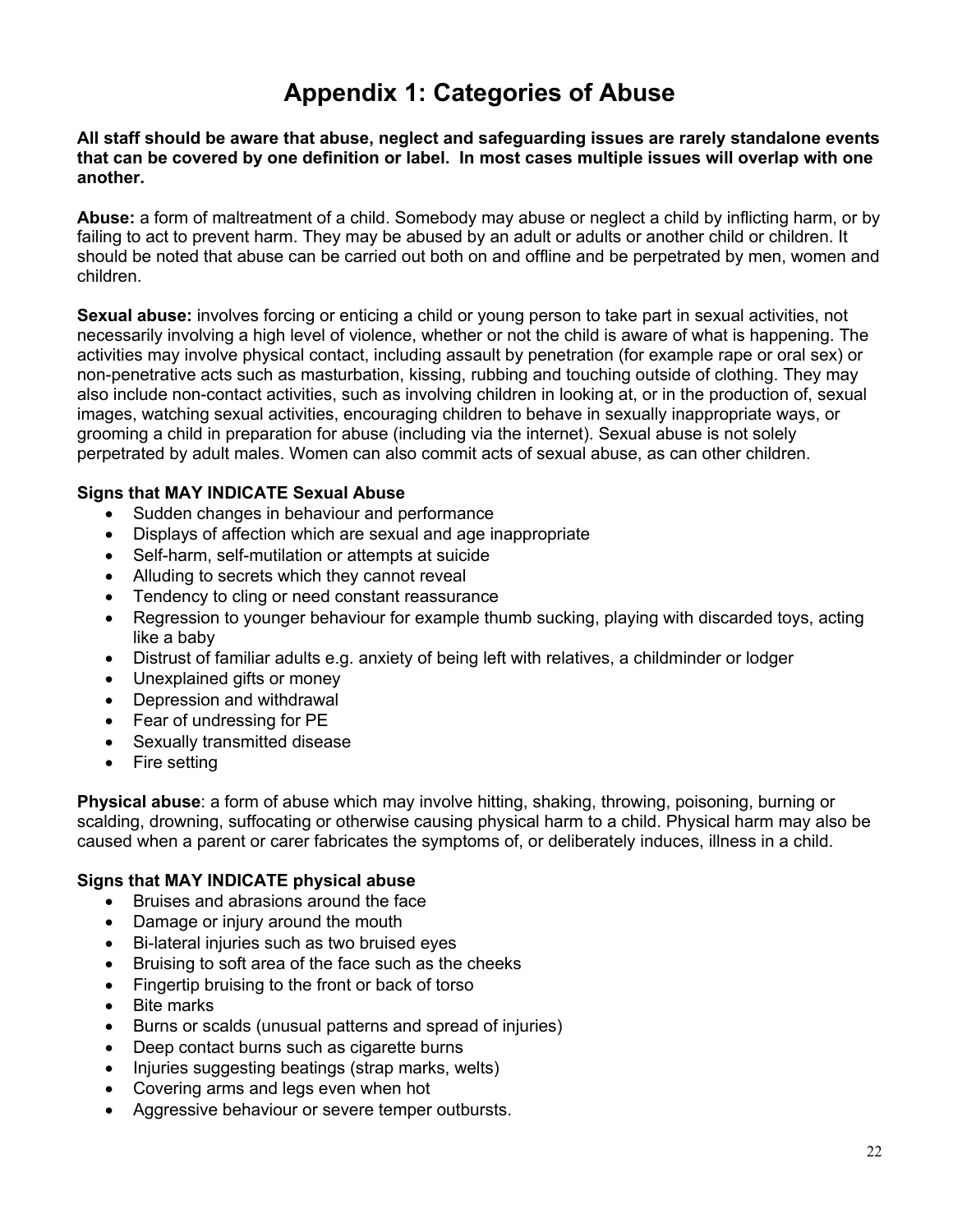• Injuries need to be accounted for. Inadequate, inconsistent or excessively plausible explanations or a delay in seeking treatment should signal concern.

**Emotional abuse:** the persistent emotional maltreatment of a child such as to cause severe and adverse effects on the child's emotional development. It may involve conveying to a child that they are worthless or unloved, inadequate, or valued only insofar as they meet the needs of another person. It may include not giving the child opportunities to express their views, deliberately silencing them or 'making fun' of what they say or how they communicate. It may feature age or developmentally inappropriate expectations being imposed on children. These may include interactions that are beyond a child's developmental capability as well as overprotection and limitation of exploration and learning, or preventing the child participating in normal social interaction. It may involve seeing or hearing the ill-treatment of another. It may involve serious bullying (including cyberbullying), causing children frequently to feel frightened or in danger, or the exploitation or corruption of children. Some level of emotional abuse is involved in all types of maltreatment of a child, although it may occur alone.

#### **Signs that MAY INDICATE emotional abuse**

- Over reaction to mistakes
- Lack of self-confidence/esteem
- Sudden speech disorders
- Self-harming
- **Eating Disorders**
- Extremes of passivity and/or aggression
- Compulsive stealing
- Drug, alcohol, solvent abuse
- Fear of parents being contacted
- Unwillingness or inability to play
- Excessive need for approval, attention and affection

**Neglect:** the persistent failure to meet a child's basic physical and/or psychological needs, likely to result in the serious impairment of the child's health or development. Neglect may occur during pregnancy as a result of maternal substance abuse. Once a child is born, neglect may involve a parent or carer failing to: provide adequate food, clothing and shelter (including exclusion from home or abandonment); protect a child from physical and emotional harm or danger; ensure adequate supervision (including the use of inadequate care-givers); or ensure access to appropriate medical care or treatment. It may also include neglect of, or unresponsiveness to, a child's basic emotional needs.

#### **Signs that MAY INDICATE neglect.**

- Constant hunger
- Poor personal hygiene
- Constant tiredness
- Inadequate clothing
- Frequent lateness or non-attendance
- Untreated medical problems
- Poor relationship with peers
- Compulsive stealing and scavenging
- Rocking, hair twisting and thumb sucking
- Running away
- Loss of weight or being constantly underweight
- Low self esteem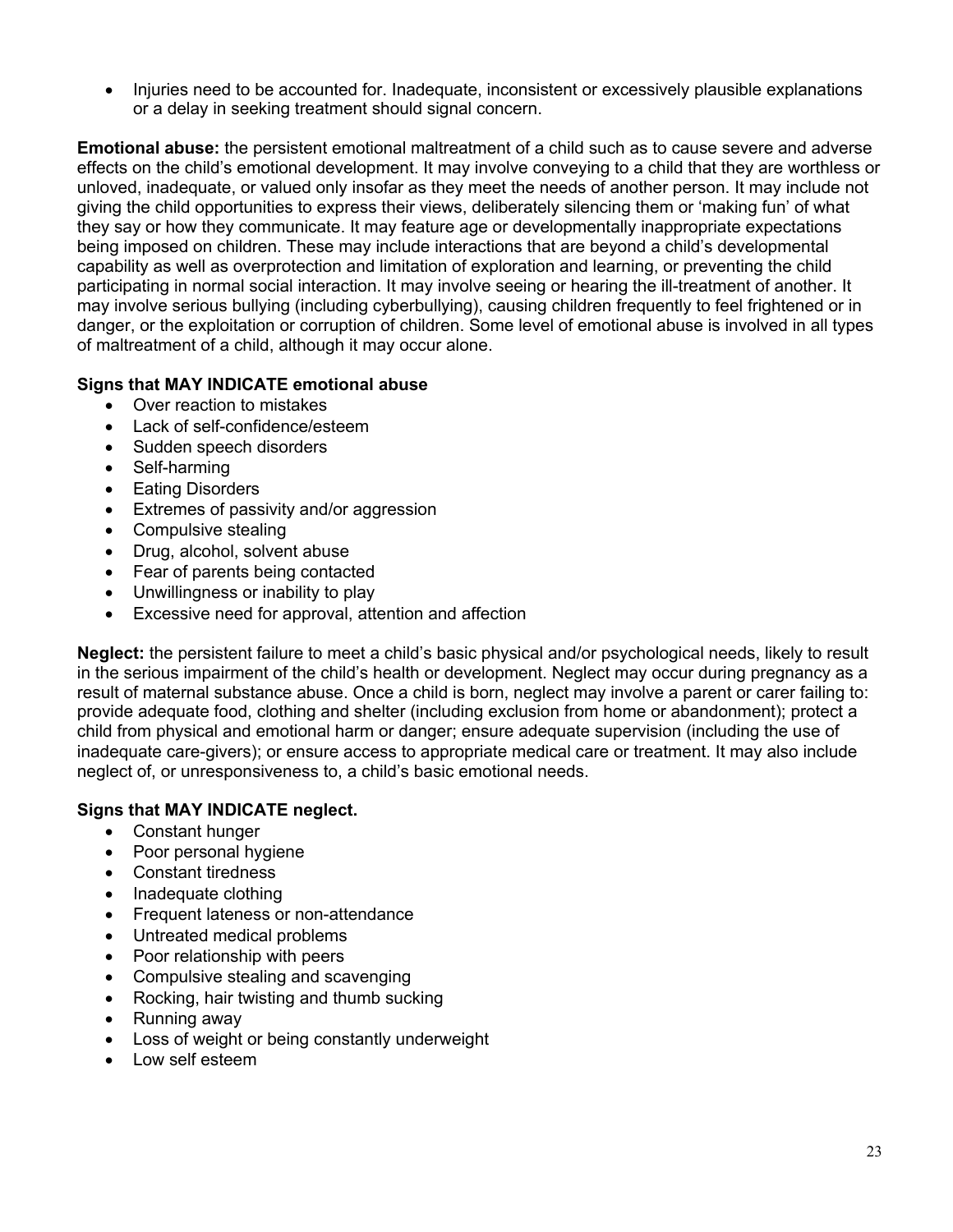## **Appendix 2: National Support Organisations**

#### **Support for staff**

- Education Support Partnership: www.educationsupportpartnership.org.uk
- Professional Online Safety Helpline: www.saferinternet.org.uk/helpline

#### **Support for Learners**

- ChildLine: www.childline.org.uk
- Papyrus: www.papyrus-uk.org
- The Mix: www.themix.org.uk
- Shout: www.giveusashout.org
- Fearless: www.fearless.org

#### **Support for adults**

- Family Lives: www.familylives.org.uk
- Crime Stoppers: www.crimestoppers-uk.org
- Victim Support: www.victimsupport.org.uk
- The Samaritans: www.samaritans.org
- NAPAC (National Association for People Abused in Childhood): www.napac.org.uk
- MOSAC: www.mosac.org.uk
- Action Fraud: www.actionfraud.police.uk
- Shout: www.giveusashout.org

#### **Support for Learning Disabilities**

- Respond: www.respond.org.uk
- Mencap: www.mencap.org.uk

#### **Domestic Abuse**

- Domestic abuse services: www.domesticabuseservices.org.uk
- Refuge: www.refuge.org.uk
- Women's Aid: www.womensaid.org.uk
- Men's Advice Line: www.mensadviceline.org.uk
- Mankind: www.mankindcounselling.org.uk
- National Domestic Abuse Helpline: www.nationaldahelpline.org.uk
- Respect Phoneline: https://respectphoneline.org.uk

#### **Honour Based Abuse**

- Forced Marriage Unit: www.gov.uk/guidance/forced-marriage
- FGM Factsheet: https://assets.publishing.service.gov.uk/government/uploads/system/uploads/attachment\_data/file/ 496415/6\_1639\_HO\_SP\_FGM\_mandatory\_reporting\_Fact\_sheet\_Web.pdf
- Mandatory reporting of female genital mutilation: procedural information: www.gov.uk/government/publications/mandatory-reporting-of-female-genital-mutilation-proceduralinformation

#### **Contextual Safeguarding, Peer on Peer abuse, Sexual Exploitation and Criminal Exploitation:**

- Contextual Safeguarding Network: https://contextualsafeguarding.org.uk
- National Crime Agency: www.nationalcrimeagency.gov.uk/who-we-are
- Rape Crisis: https://rapecrisis.org.uk
- Lucy Faithfull Foundation: www.lucyfaithfull.org.uk